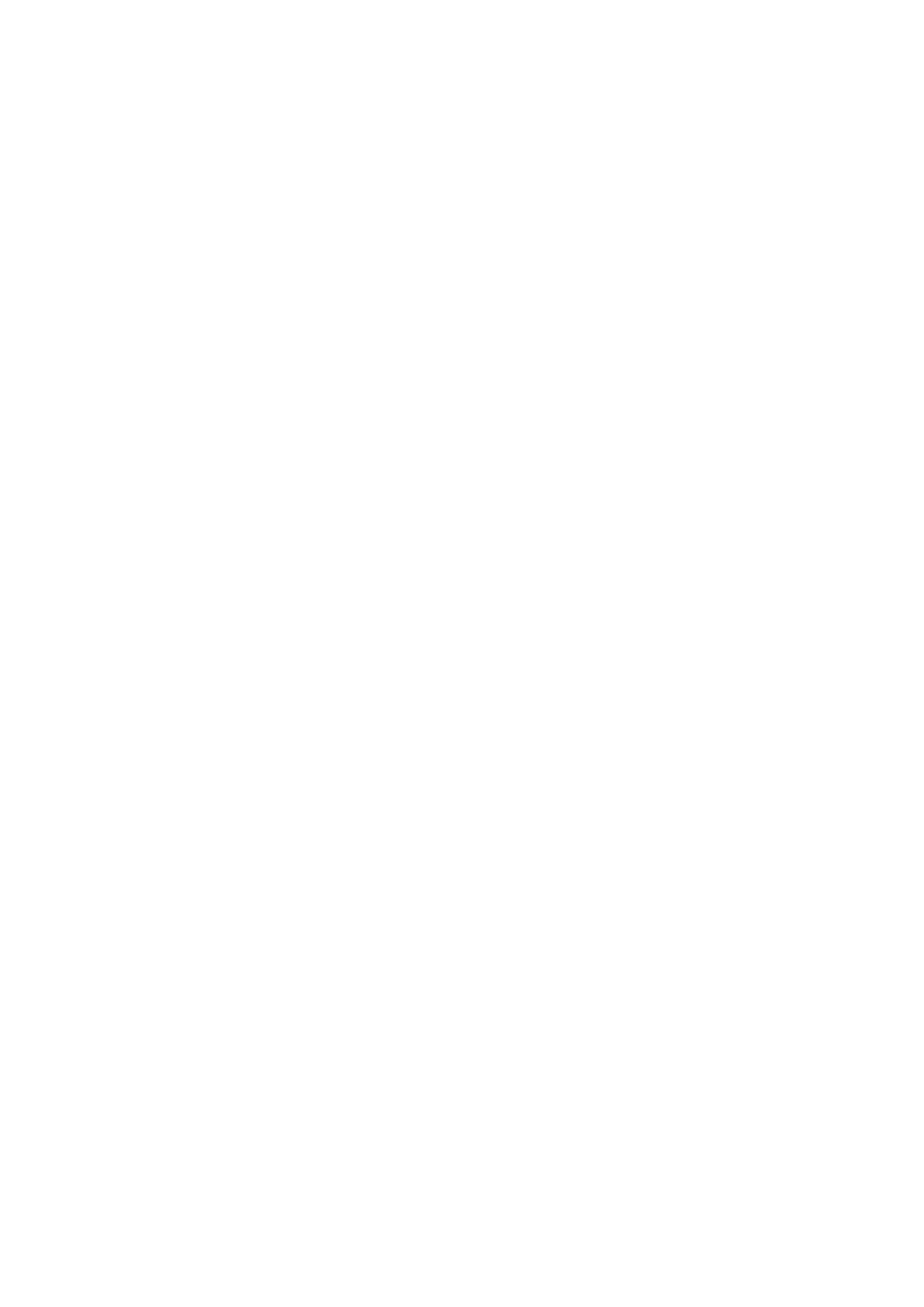# **A decomposition and microsimulation analysis of occupational wage growth in Australia, 2010-2017**

Janine Dixon and Nhi Tran

Dynamic historical and comparative static decomposition CGE simulations are a powerful tool for understanding structural change and its impacts. In this paper, we examine the impact on wages of three sets of structural drivers: macroeconomic factors, qualification supply, and technical change.

To the CGE analysis, we add a microsimulation analysis. Microsimulation addresses a shortcoming in CGE modelling, which is that the household sector is represented by one or several representative agents. With the representative agent treatment, CGE modelling is unable to capture all of the diversity in the household sector in relation to the levels of income, sources of income, and composition of expenditure by different households.

Over the study period of 2010 to 2017, average growth in real wages in Australia was weak. Growth in high-wage occupations was generally stronger than growth in lowwage occupations, resulting in a widening gap between the wages of the highest- and lowest-paid workers. Over the period, key results from our research indicate that:

- Macroeconomic factors played a role in determining overall wage growth, but did not explain the disparity between wage growth at the occupational level;
- Strong growth in the supply of qualifications at the level of bachelor degree level and above detracted from wage growth in the high-skill occupations;
- Skill-biased technical change in favour of the high-skill occupations led to relatively strong growth in the wages of high-skill occupations, an effect that dominated the results; and
- Relatively strong growth in the wages of high-skill occupations added disproportionately to the incomes of high-income households and led to an increase in household income disparities and an increase in the relative poverty rate. However, this result did not take into account possible changes in occupation by households over the study period. With the wages of low-skilled occupations falling further below average, a change of occupation, rather than a pay-rise in their existing occupations, was a better prospect for low-income households to avoid falling into absolute or relative poverty.

The decomposition analysis could be extended to a broader analysis of structural change in the Australian economy, and may be the subject of future research. The links built for this analysis between CGE modelling and microsimulation also suggest scope for future research.

An earlier version of results reported here was presented at the Melbourne Economic Forum on December 12, 2017. We are grateful to members of the Forum including Peter Dixon, James Giesecke, Craig Emerson and Mark Wooden for valuable feedback.

#### JEL: J11, J24, J31, C68, D58

Key words: CGE decomposition, microsimulation, wages, technical change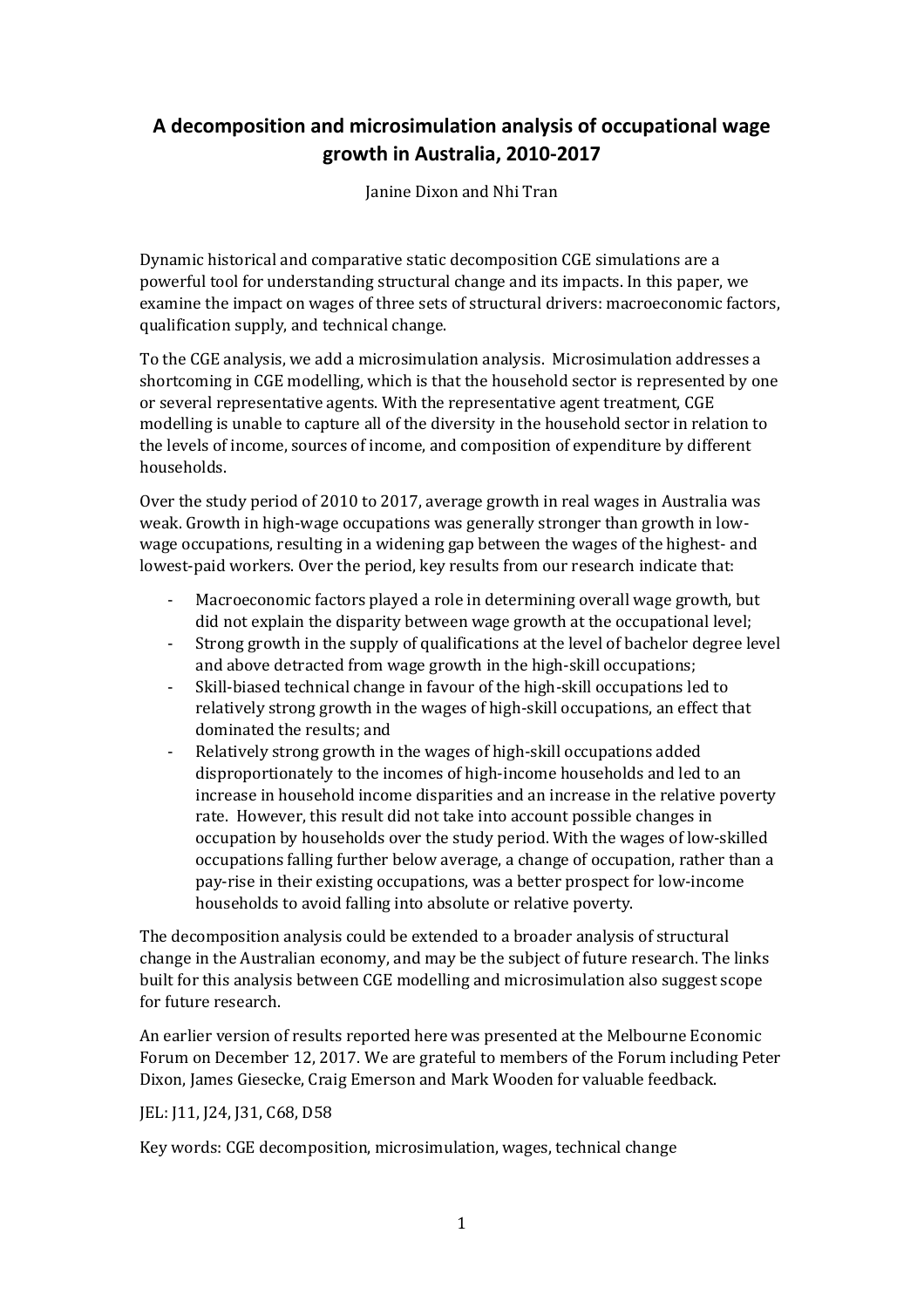#### Contents

| $\mathbf{1}$   |       |                                                                    |  |
|----------------|-------|--------------------------------------------------------------------|--|
| 2              |       |                                                                    |  |
|                | 2.1   |                                                                    |  |
|                | 2.2   |                                                                    |  |
| 3              |       |                                                                    |  |
|                | 3.1   |                                                                    |  |
| $\overline{4}$ |       |                                                                    |  |
|                | 4.1   |                                                                    |  |
|                | 4.2   |                                                                    |  |
|                | 4.3   |                                                                    |  |
|                | 4.4   |                                                                    |  |
|                | 4.4.1 |                                                                    |  |
|                | 4.4.2 |                                                                    |  |
| 5              |       |                                                                    |  |
| 6              |       |                                                                    |  |
| 7              |       |                                                                    |  |
|                | 7.1   | VU model industries (based on ABS input-output industry groups) 21 |  |
|                | 7.2   | VU Model occupations (equivalent to ANZSCO minor groups) 23        |  |
|                | 7.3   |                                                                    |  |
|                | 7.4   |                                                                    |  |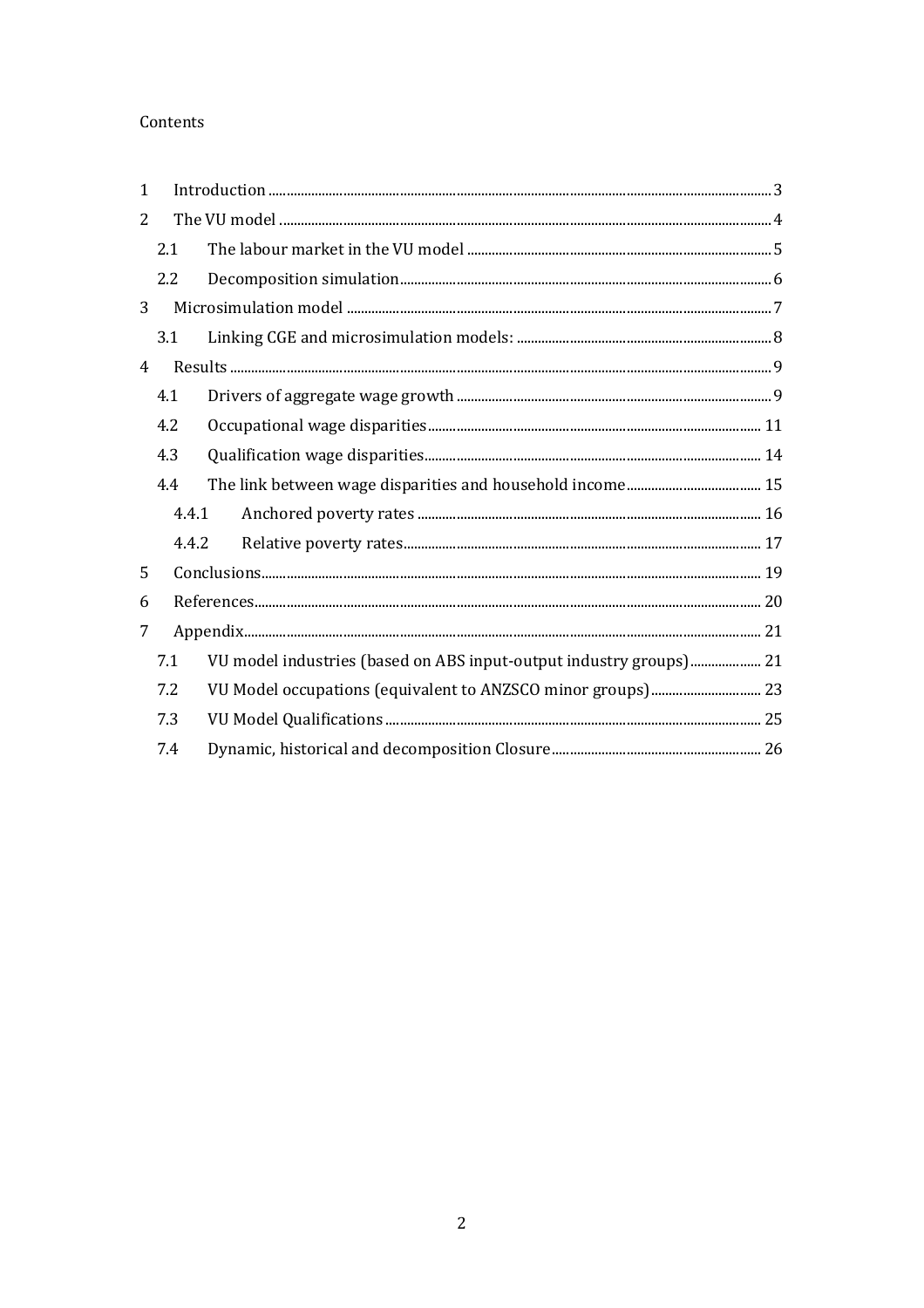# <span id="page-4-0"></span>1 Introduction

Over the last seven years, growth in real wages has been weak, averaging less than 1 per cent per annum. But some workers have fared better than others: while those in highpaid occupations, such as managers, engineers and doctors, experienced real annual wage growth averaging 1.4 per cent, lower-paid workers, including cleaners, sales assistants and labourers, on average haven't received a real wage rise at all. Disparities in wage growth contribute to inequality, challenging our traditional notion of a fair go for all. Ongoing increases in inequality may eventually detract from economic growth.

We use the CGE decomposition technique popularised by Dixon and Rimmer (2002) to separate out three sets of influences on recent wage growth: first, macroeconomic factors; second, the impact of skill-biased technical change in demand for occupations and in the qualifications that make up the occupations; and third, changes in the level of education of the workforce. Linking the CGE model to a microsimulation model, we draw some links between inequality in wage growth and household inequality more generally.

Macroeconomic factors such as economic growth, changes in household consumption, demand for imports and exports, and movements in the exchange rate have had a positive effect on wage growth. These factors have affected the occupation groups fairly uniformly, and so do not explain the divergence in wage growth.

Instead, our results indicate that the second effect – changes in the types of workers demanded by industry – explains strong growth in wages of the highest-paid occupations, and weak growth in most of the middle- to low-paid occupations.

The relative increase in demand for high-paid occupations reflects the impact of automation, which displaces low-paid workers while making high-paid workers more productive. For example, we were able to download all the data we used for this project quickly and easily ourselves, whereas once upon a time we would have employed a data-entry clerk to type it in for us.

Although there has been weak demand for most low-wage occupations, "caring" occupations, such as child carers, personal carers and education aides, are somewhat immune to the displacement effects of technological change. Regulatory requirements and the nature of the work generally require certain ratios of staff to children or patients that are not easily reduced.

We find that within every occupation, industries are gradually requiring more highly qualified workers. For example, there has been a gradual shift towards accountants with post-graduate qualifications rather than with bachelor degrees; and in childcare, there has been a shift away from workers with no post-school qualifications towards workers with certificate qualifications.

The occupation and qualification demand effects together mean that the most highly qualified workers in the highest-paid or highest-skilled occupations are the big winners in the digital age.

The third influence on wage growth is the overall change in the level of education or qualifications held by the workforce. In recent years there has been a large influx of workers holding degrees and certificates, while older workers, who are more likely to have no post-school qualifications are gradually retiring from employment. On its own, this effect reduces the wage premium associated with a high level of education, which is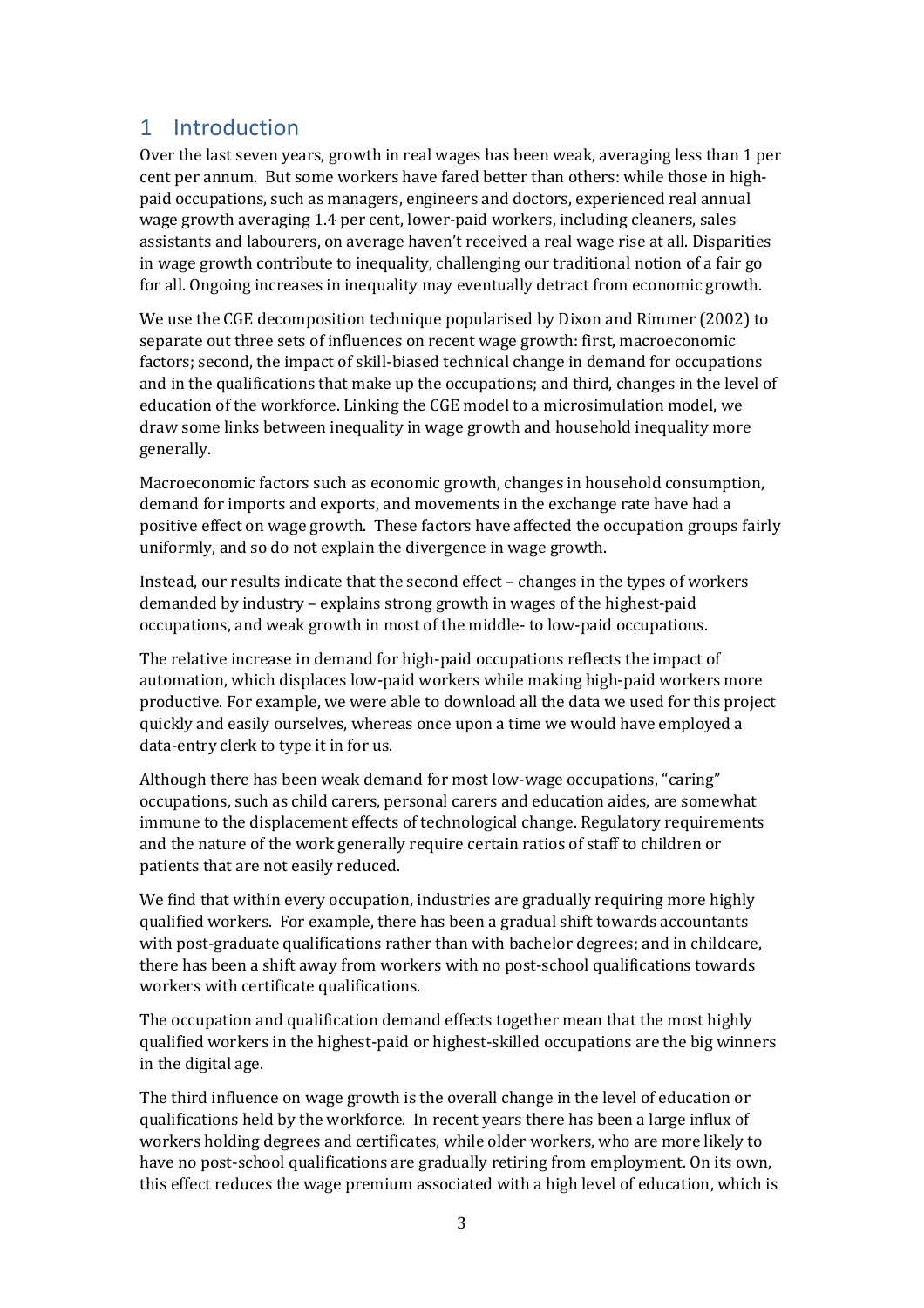no longer the preserve of the elite. In other words, growth in the supply of highlyqualified workers has dampened, but not eliminated, the disparity in wage growth.

What does this mean for income distribution? Despite some exceptions, overall growth in low-skilled wages is has been slower than growth in high-skilled wages, so we have seen an increasing gap in wage income between Australia's richest and poorest households. However, official measurements of the Gini coefficient, a measure of income inequality, do not indicate that household income inequality has changed much this century. In part, this is because when people from low-income households move into better-paid occupations, income disparities are reduced.

Australia's Gini coefficient is not high by international standards – we have a more equal income distribution than most and it has remained steady for some time. Despite this, we must not downplay the importance of growing wage inequality in Australia. While innovations such as automation and other labour-saving technology are crucial to economic growth, they have contributed to a growing wage gap between the highestand lowest-paid workers. The good news is that the increase in education levels in the workforce has worked in the opposite direction, dampening what otherwise would have been an even wider spread in wage growth.

The remainder of this paper is arranged as follows. In section 2 we describe the CGE model, data sources and decomposition technique, and in section 3 we describe the microsimulation model and links to the CGE model. The results from the model are discussed in section 4, and concluding remarks and avenues for further research are suggested in section 5.

# <span id="page-5-0"></span>2 The VU model

The VU model is a dynamic, detailed computable general equilibrium (CGE) model of the Australian economy in the style of the MONASH model (Dixon and Rimmer 2002). VU identifies 115 industries undertaking production and capital creation, as well as households and government and a foreign sector which supplies imports and purchases exports.

The VU model has a particularly detailed labour market, in which 97 occupations are identified, and labour is supplied to these occupations by workers classified into 56 categories according to educational qualifications. The labour market is described in more detail in section 2.1 below.

As with all models in the MONASH and ORANI tradition, representative agents choose inputs according to the constrained optimisation problems originally described in Dixon et al (1982). The initial database, based on ABS supply-and-use input-output tables, is assumed to provide a solution to the model, thereby providing initial values for the unobservable variables that describe structural features of the economy such as tastes, technology, and the positions of export demand curves. The model is solved using GEMPACK (Harrison and Pearson, 1996), a purpose built software package for solving CGE models.

The aim of this study is to uncover the structural changes that drove occupational wage growth from 2010 to 2017. The remainder of this section is therefore devoted to the two features of the VU model that are most relevant to this aim: first, the representation of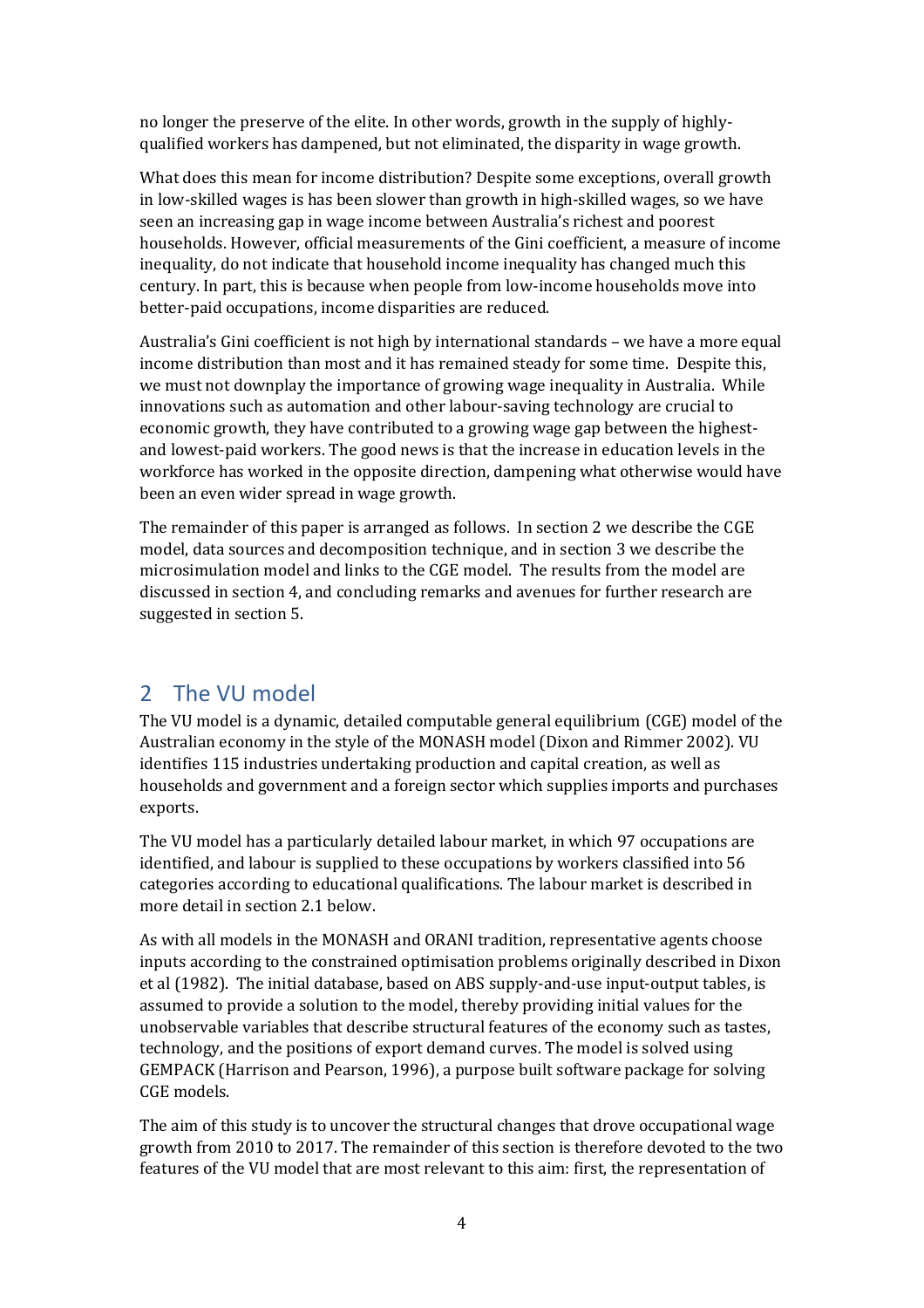the labour market in the VU model, and second, a description of the CGE decomposition technique that enables the attribution of historical patterns of change to the structural factors underlying them.

#### <span id="page-6-0"></span>2.1 The labour market in the VU model

Demand for labour in the VU model follows the standard MONASH model specification, which has its roots in the ORANI model (Dixon et al 1982). Industries choose inputs to solve a cost-minimisation problem, in which the production function consists of several nests of composite inputs. At the top level, industries choose between commodity inputs and a primary factor composite according to a Leontief production function. At this level, each commodity is a composite of imported and domestic varieties, which are treated as imperfect substitutes. The imported and domestic varieties are combined in a CES nest.

The primary factor composite consists of a capital, land and a composite labour input. Inputs to the primary factor composite are chosen by industries minimising costs subject to a CES production function. In a dynamic year-on-year simulation, capital stocks are typically fixed according to the previous year's investment, and wages are assumed to be sticky; as a result this process determines the level of employment, and the rental returns to capital and land.

The composite labour input comprises 97 occupations, aligned with the ANZSCO minor group classification. Again, industries choose inputs (occupations) according to a costminimisation problem, seeking to minimise the cost of a bundle of labour subject to a CES production function in the formation of the composite labour input. All other things equal, therefore, industries will substitute towards occupations for which there has been a fall in the wage relative to other occupations.

Each occupation is then a composite of qualification types. The workforce in the VU model is divided into 56 qualification groups, consisting of 5 qualification levels in 11 qualification fields, and a final group for those with no post-school qualification. Again, inputs (qualifications) are chosen according to a cost-minimising problem, now seeking to minimise the cost of a bundle of occupation-specific labour subject to a CES production function. All other things equal, industries will substitute towards qualifications for which there has been a fall in wages relative to other qualifications.

Early versions of Australian CGE models did not contain an explicit specification of labour supply. Either a quantity or price needed to be set exogenously for every occupation. The current version of the VU model builds on this, by assuming instead that workers decide to supply labour to the occupations by solving a constrained revenue-maximisation problem subject to a CET transformation frontier. Each of the 56 qualification groups has a unique occupation profile, providing the initial solution to this constrained revenue-maximisation problem. Supply of each qualification is determined exogenously to the model.

The full lists of industries, occupations and qualifications are given in the appendix.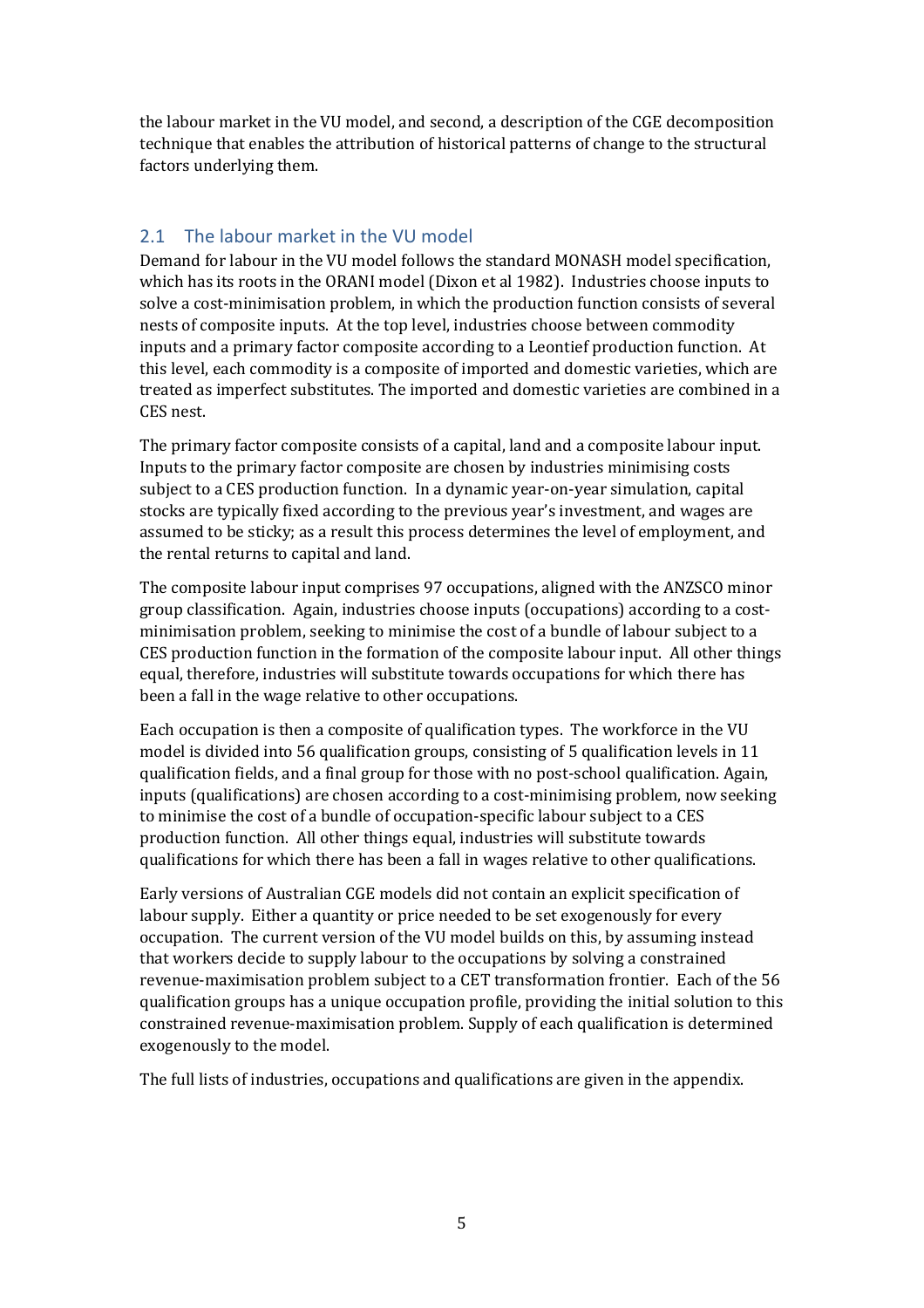#### <span id="page-7-0"></span>2.2 Decomposition simulation

Dixon and Rimmer (2002) first formualted the technique of historical decomposition in the watershed MONASH model of the Australian economy. A CGE decomposition simulation enables the separate attribution of any naturally endogenous economic variable, such as output, prices, employment or wages, to changes in structural variables such as productivity, technical change, changes in tastes and changes in foreign demand.

In this paper we base our decomposition on results from the VU model of the Australian economy, run over the period 2009-10 to 2016-17. The model has a particularly detailed labour market, and the decomposition is aimed primarily at explaining disparities in wage growth over the occupations.

The decomposition simulation relies on two prior simulations for its inputs. Firstly, a recursive dynamic historical simulation was run over the period 2009-10 to 2016-17. The aim of this simulation was to reproduce as historical observations over the period of as many economic variables as possible. The simulation is described in J.Dixon (2017). Solutions for these economic variables are accommodated in the model by endogenising corresponding structural change variables. For example, GDP is set exogenously by endogenising economy-wide productivity growth. The full set of exogenous economic variables and corresponding endogenously determined structural variables is given in the appendix.

Key features of this simulation with respect to the labour market are that:

- employment by qualification, a naturally exogenous variable, follows observations of employment by qualification field and level taken from the Survey of Education and Work (ABS 2016);
- employment by occupation, a naturally endogenous variable, is made exogenous and follows observations of occupational employment from the Labour Force Survey (ABS 2017c). These observations are accommodated by endogenising occupation-specific technical change in the labour composite nest;
- employment by industry, a naturally endogenous variable, is made exogenous and follows observations of occupational employment from the Labour Force Survey (ABS 2017c). These observations are accommodated by endogenising labour-saving productivity change in some industries, and in others by endogenising determinants of demand (e.g. taste changes) for industry output;
- wages by occupation, a naturally endogenous variable, are made exogenous and follow observations of occupational wages from Employee Earnings and Hours (ABS 2017a). These observations are accommodated by endogenising worker preferences in the labour supply transformation frontier; and
- for any occupation, wage growth is assumed to be uniform over all qualifications. This assumption is accommodated by endogenising qualificationspecific technical change in the occupation composite nest.

Second, a comparative static historical simulation was run. This simulation is similar to the recursive dynamic historical simulation, in that it reproduces the same set of historical observations, and solves for the same set of structural variables. The simulation adopts some features of a typical long-run comparative static closure, including exogenous rates of return and endogenous capital stocks. Solutions for the rates of return from the dynamic model are exogenously imposed on the historical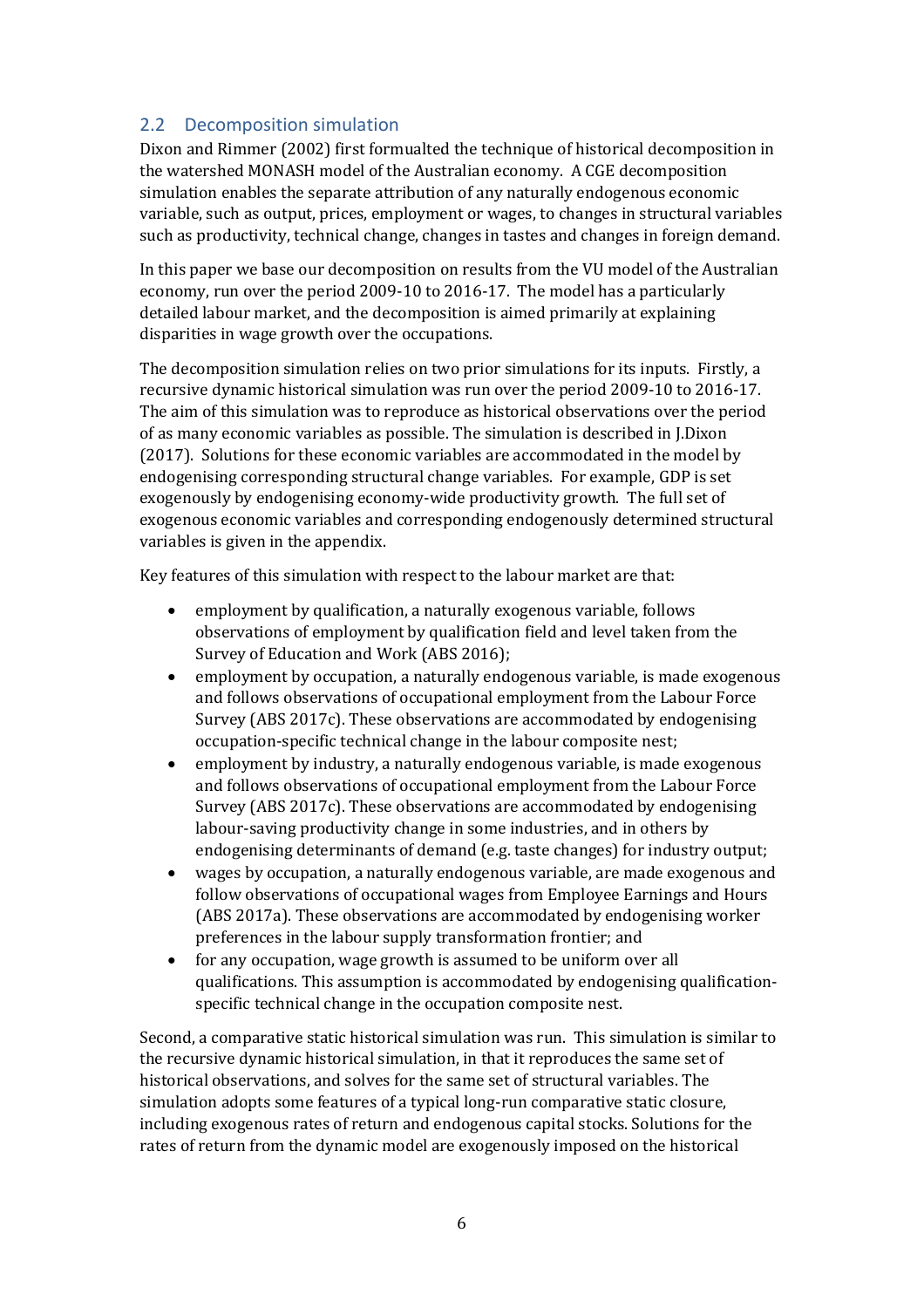comparative static simulation, as are solutions for accumulation variables including foreign debt and government debt.

This comparative static historical simulation is not strictly necessary, but it is useful in the testing and verification of the final decomposition simulation.

The decomposition simulation is run with a typical long run comparative static closure; that is, structural variables are exogenous, employment is exogenous and wages are endogenous, and rates of return are exogenous and capital stocks are endogenous. All exogenous variables are assigned numerical shock values which are taken from the historical simulation. The decomposition simulation thus endogenously reproduces all historical observations of economic variables originally imposed on the historical simulation.

While the full set of shocks to the exogenous variables leads to the exact reproduction of observed results for the economic variables, the beauty of the decomposition simulation is that it makes it possible to examine the impacts of shocks to subsets of the exogenous variables: the "decomposition" feature of the simulation. The exogenous variables are assigned to three sets, as listed i[n Table 1](#page-8-1) below.

| Set                                              | <b>Components</b>                                                                                                                                                                                                                                                                                                                                                                                            |
|--------------------------------------------------|--------------------------------------------------------------------------------------------------------------------------------------------------------------------------------------------------------------------------------------------------------------------------------------------------------------------------------------------------------------------------------------------------------------|
| Macroeconomic<br>factors                         | Aggregate employment (persons and hours worked),<br>population, land, rates of return, foreign debt, government<br>debt, inflation, positions of export demand curves<br>(commodity specific), household savings rate and<br>commodity preferences, economy-wide preferences for<br>imported and domestic varieties of commodities<br>(commodity specific), investment confidence, government<br>expenditure |
| Skill supply                                     | Supply of labour by qualification                                                                                                                                                                                                                                                                                                                                                                            |
| Overall and skill-<br>biased technical<br>change | Technical change in determining the occupation mix of<br>employment, and the qualification mix within occupations,<br>and overall multi-factor productivity growth                                                                                                                                                                                                                                           |

<span id="page-8-1"></span>*Table 1: Components of the sets of exogenous shocks*

The solution to the decomposition simulation is computed using Harrison et al's (2000) method for decomposing simulation results with respect to exogenous shocks. Implementation in the GEMPACK software is straightforward.

# <span id="page-8-0"></span>3 Microsimulation model

The VU model is a powerful analytical tool for the analysis of economy-wide effects of structural changes in the economy. However, the VU model contains only one representative household. This limits the extent to which the impacts of structural changes in the economy on incomes and welfare between and within groups of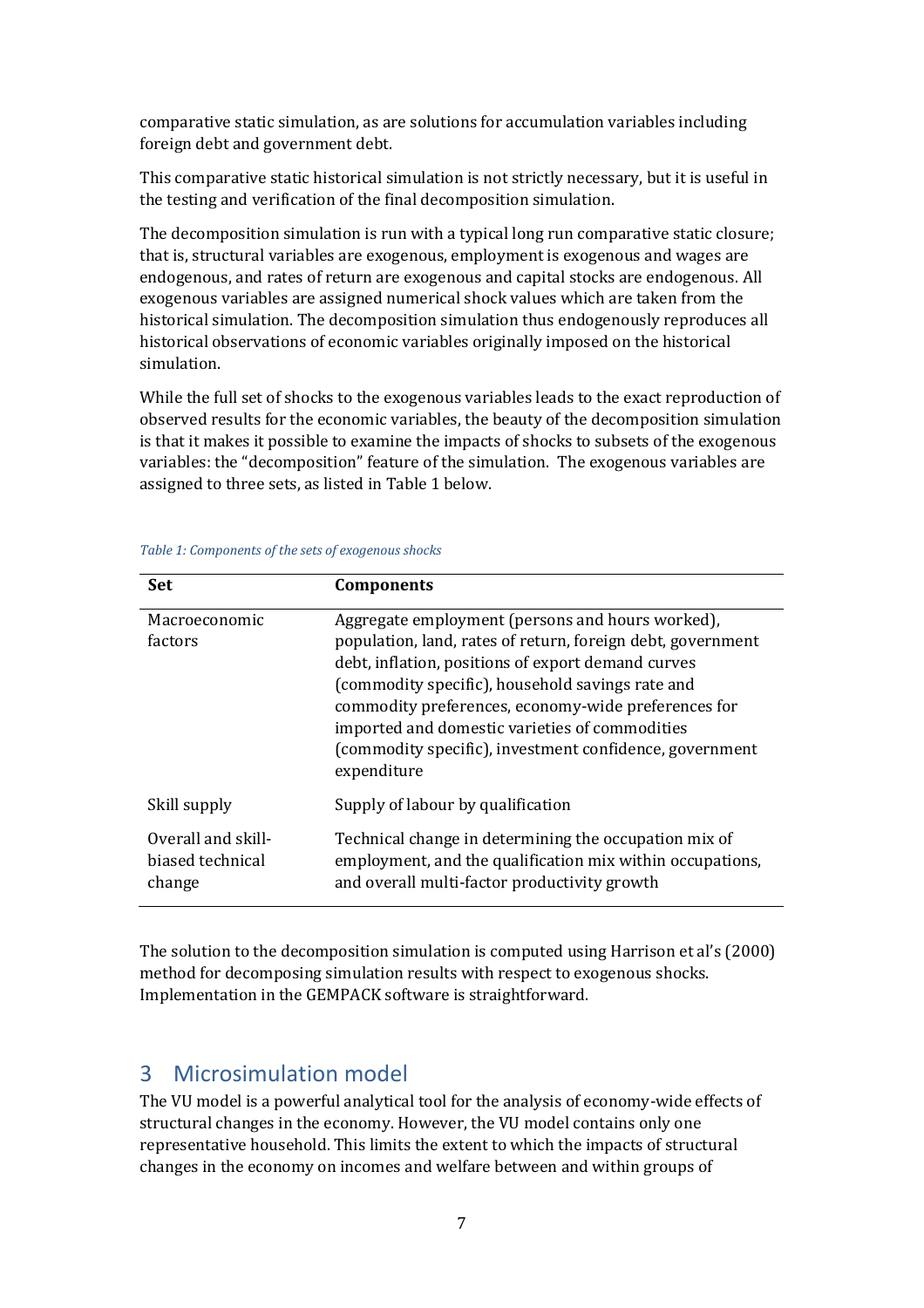population can be examined. We overcome this limitation by linking the VU model to a micro-simulation (MS) model.

For this paper, the MS model is constructed using data from the Household, Income and Labour Dynamics in Australia (HILDA) survey for the year 2011 (Summerfield et al. 2016). HILDA is a rich source of information on household demography, family dynamics, economic and subjective well-being, and labour market dynamics. The database for 2011 contains unit records for over 9,300 households<sup>1</sup>, with over 23 thousand individuals representing over 21 million Australians. The MS module contain detailed income sources for each individual and household, such as:

- the number of hours worked and employment income, by occupation and industry,
- income from own-unincorporated businesses, by industry
- income from other types of investment
- welfare payments from the government
- transfers from other households/individuals
- private pension and foreign pensions,
- irregular income (such as inheritances, redundancies, lump-sum workers compensation payouts); and
- direct taxes paid on regular and irregular incomes.

It also contains individual and household demographic, educational and labour market characteristics, such as age, sex, region of residence, education level, non-school qualification level, labour force status, year of arrival in Australia, and family composition. This data provides the initial or base year income distribution.

# <span id="page-9-0"></span>3.1 Linking CGE and microsimulation models:

We link the CGE and MS models using a top-down approach. That is, results from relevant variables in the CGE simulation are used to update the microsimulation database to move it from the initial year to the final year of the period under investigation. Specifically, in the microsimulation model:

- Wage and salary incomes are updated using changes to wage rates and number of working hours by industry and occupation from the CGE results;
- Business incomes are updated using changes to gross operating surplus, by industry;
- Investment incomes are updated using changes to average return to capital and land.
- Government pensions are updated using changes to average wage rates
- All other income sources (namely, private pensions, private transfers, other government allowances and welfare payments, foreign pensions and irregular incomes) are updated using the CPI.
- Personal income taxes are updated, using the assumption that the average income tax rates for each household remain unchanged over the period.<sup>2</sup>

l <sup>1</sup> We only keep households with non-zero weights. (Some households have zero weights because after wave 1 residents in the households have moved to institutions, or non-private dwellings, or to remote and sparsely populated areas.)

<sup>2</sup> In future research, we plan to model income taxes and welfare payments using the actual parameters of these policies.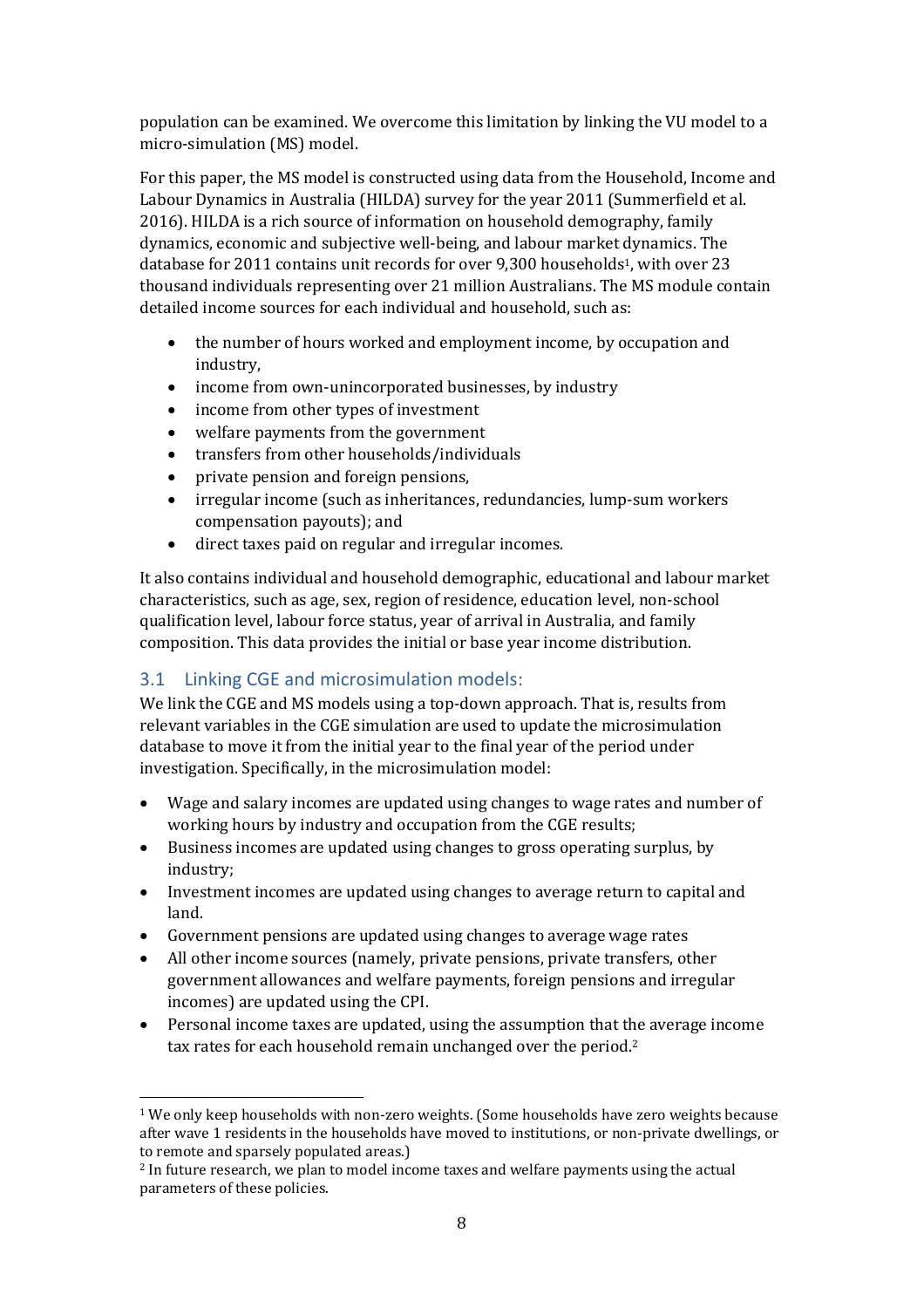In moving from year to year, it is possible that not only the level of each household's income could change, but also that the contribution of each income source to total household income could change. By accounting for changes in income by source for each individual and thus each household, the MS module allows for us to analyse the impacts of structural changes on income distribution and/or poverty measures at both a between group (inter-group distribution) and a within group (intra-group) level.

## <span id="page-10-0"></span>4 Results

The decomposition simulation produces many results, including output and prices for the 115 industries in the model, rates of return and investment for all industries, expenditure by household and governments, imports and exports, employment and wages, and macroeconomic aggregates. The decomposition simulation breaks each of these results into its separate structural drivers, such as those listed in [Table 1](#page-8-1) above. In this paper, we focus on drivers of wage growth, in aggregate, by occupation, and by level of qualification. Results for other variables are only reported where relevant to wage results.

The remainder of this section describes, in turn, wage growth in aggregate, wage growth by occupation, and wage growth by qualification.

## <span id="page-10-1"></span>4.1 Drivers of aggregate wage growth

Overall, macroeconomic factors, technical change and skills supply all make a positive contribution to growth in real wages, which are defined as person-weighted nominal wages per hour worked, deflated by the CPI.

The impacts of macroeconomic factors, technical change and skills supply on real wages are shown in [Table 2](#page-10-2) below. The terms of trade and GDP are also included in the table because the effects on these variables are a useful link in understanding the results for the real wage.

|                                  | Impact $(\%)$ on |         | Real wage Terms of trade | GDP     |
|----------------------------------|------------------|---------|--------------------------|---------|
| of changes in                    |                  |         |                          |         |
| Macroeconomic factors            |                  |         |                          |         |
| Employment and population growth |                  | $-3.90$ | $-2.61$                  | 8.56    |
| Other macroeconomic factors      |                  | 9.88    | 2.18                     | $-1.71$ |
| Technical change                 |                  |         |                          |         |
| Multifactor productivity         |                  | $-0.53$ | 0.10                     | $-0.46$ |
| Labour-capital twist             |                  | $-0.52$ | $-0.23$                  | 7.70    |
| Skill-biased technical change    |                  | 7.17    | 2.14                     | 2.44    |
| Qualification supply effect      |                  | $-6.11$ | $-3.33$                  | 3.20    |
| <b>Net impact</b>                |                  | 6.01    | $-1.76$                  | 19.72   |

<span id="page-10-2"></span>*Table 2: Impact on real wage and other economic indicators of changes in structural variables, 2010-2017*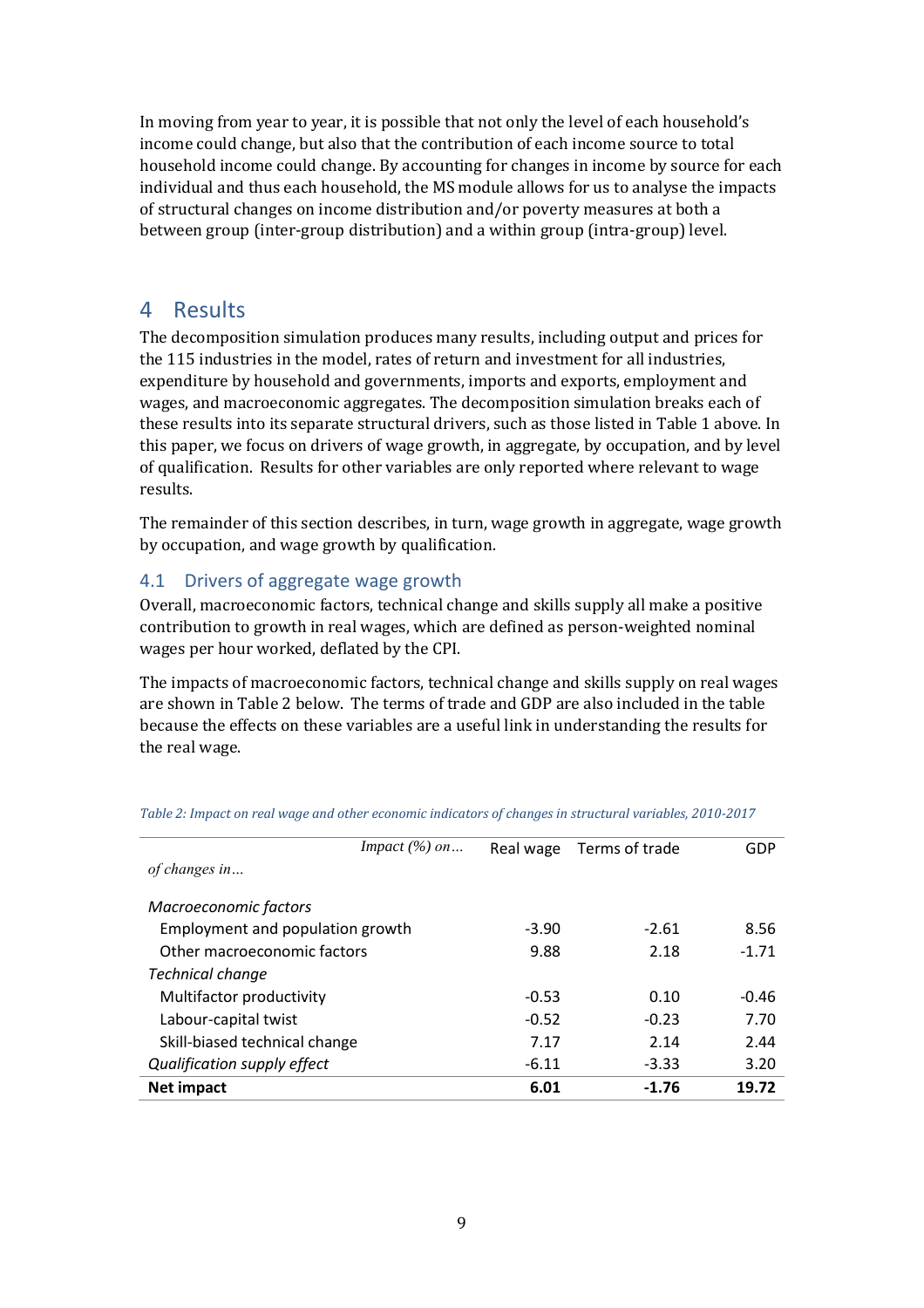#### *Macroeconomic factors*

We begin with the impact of overall growth in employment and the population. In the absence of productivity growth, changes in the positions of export demand schedules, or changes in the savings rate, growth in employment and the population led to a fall in real wages. This subset of shocks reveals a decline in the terms of trade, which, other things equal, reduces the real wage by eroding the purchasing power of the local currency.

Although employment and population growth naturally induce some growth in capital stocks, we observe that the actual growth in capital stocks over the study period exceeded this. At the beginning of the period, in 2010, there was a significant backlog of investment in the mining industry that was not yet operational. Over the study period, the VU model accounted for this as an increase in capital that came about without commensurate investment, as much of the investment expenditure had been incurred prior to the study period and had a gestation period of several years. This unusual situation led to a large "free" injection of capital stock, which, all other things equal, underpinned an increase in the real wage. This was the main macroeconomic factor underlying the increase in the real wage.

#### *Technical change*

There are three broad elements to the technical change result: multi-factor productivity, a technical change twist capturing the relative changes in labour- and capital-specific productivity (holding aggregate productivity fixed), and a second level of technical change twists capturing relative productivity growth between occupations (holding aggregate labour productivity fixed). We refer to this set of changes as "technical change" or "occupation and qualification demand".

#### *Impact of multifactor productivity*

In general, multifactor productivity growth leads to an increase in GDP and real wages. Over the study period however, multifactor productivity growth was actually slightly negative, leading to a slight fall in real wages.

#### *Impact of technical change twist in capital-labour mix*

Abstracting from multi-factor productivity, we find that there is a technical change twist against labour, to accommodate the observed increase in the capital to labour ratio. This "twist" is implemented as a labour-saving productivity improvement combined with an exactly offsetting productivity decline in capital. In practice, this makes production more capital-intensive. This type of twist leads to a fall in the real wage.

The mechanism is as follows. With labour inputs fixed, and more efficient, there is an increase in the physical capital stock. The increase in the capital stock leads to an increase in output. Note that, in this subset of results, there is no overall productivity improvement, so the increase in output is derived only from the increase in capital inputs.

The increase in output leads to a real devaluation. With rates of return fixed in this subset of results, the devaluation is entirely absorbed by reduced labour costs, hence the fall in the real wage.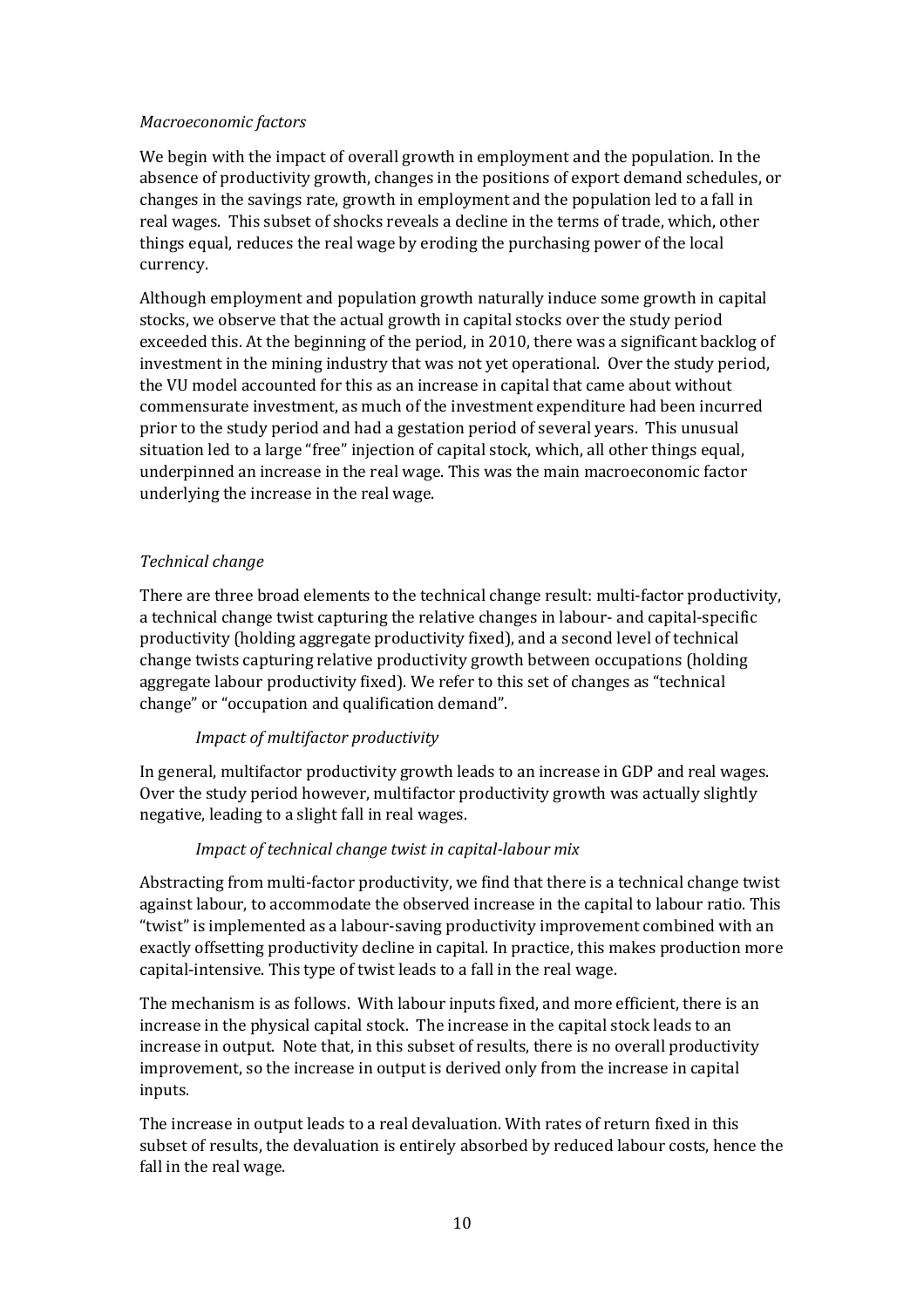#### *Impact of skill-biased technical change*

Although skill-biased technical change is calculated in such a way that it has no impact on economy-wide productivity, the impacts on industry-specific productivity vary.

In making up the composite labour input, industries require more input from highskilled occupations and less from medium and low-skilled occupations. In effect, industries that use more high-skilled occupations therefore experience a productivity decline, requiring more labour per unit of output.

Prices of services requiring the inputs of high-skilled labour, such as education, health, government administration and professional services, increase significantly relative to the prices of construction and most manufactured goods, which require the inputs of tradespeople and machinery operators.

Demand for services is less price elastic than demand for the trade-exposed manufactured goods. With the productivity decline in sectors with inelastic demand, and the productivity improvement in sectors with elastic demand, there is an increase in the domestic price level, leading to real appreciation in the domestic currency. This increases the purchasing power of the wage relative to the consumer price index, which includes a significant component of imports. Therefore, we find that the real wage increases as a result of skill-biased technical change.

#### *Skill supply effect*

Over the simulation period, we observe an increase in the proportion of the population with post-school qualifications, in particular, qualifications at or above the level of Bachelor degree. The *skill supply effect* shows that if, measured in persons or hours, aggregate employment was fixed, the increase in qualifications leads to an increase in effective employment. "Effective" employment refers to total labour input, or employment aggregated with wage-bill weights rather than volume weights based on headcounts or hours. An increase in hours worked in higher-wage occupations adds more to effective employment than an increase in hours worked in lower-wage occupations. For a given increase in aggregate hours worked, a compositional shift towards higher-wage occupations will cause in increase in effective employment.

This effect is akin to an increase in productivity, which has a small positive influence on the real wage.

## <span id="page-12-0"></span>4.2 Occupational wage disparities

The VU model identifies 97 occupations. Results for occupation wages are summarised here into five skill groups, based on the ANZSCO assignation of occupations to skill levels (ABS 2013a). To give a flavour for the skill classifications, very brief descriptions of the skill levels are given in [Table 3](#page-13-0) below, with slightly longer descriptions provided in the appendix.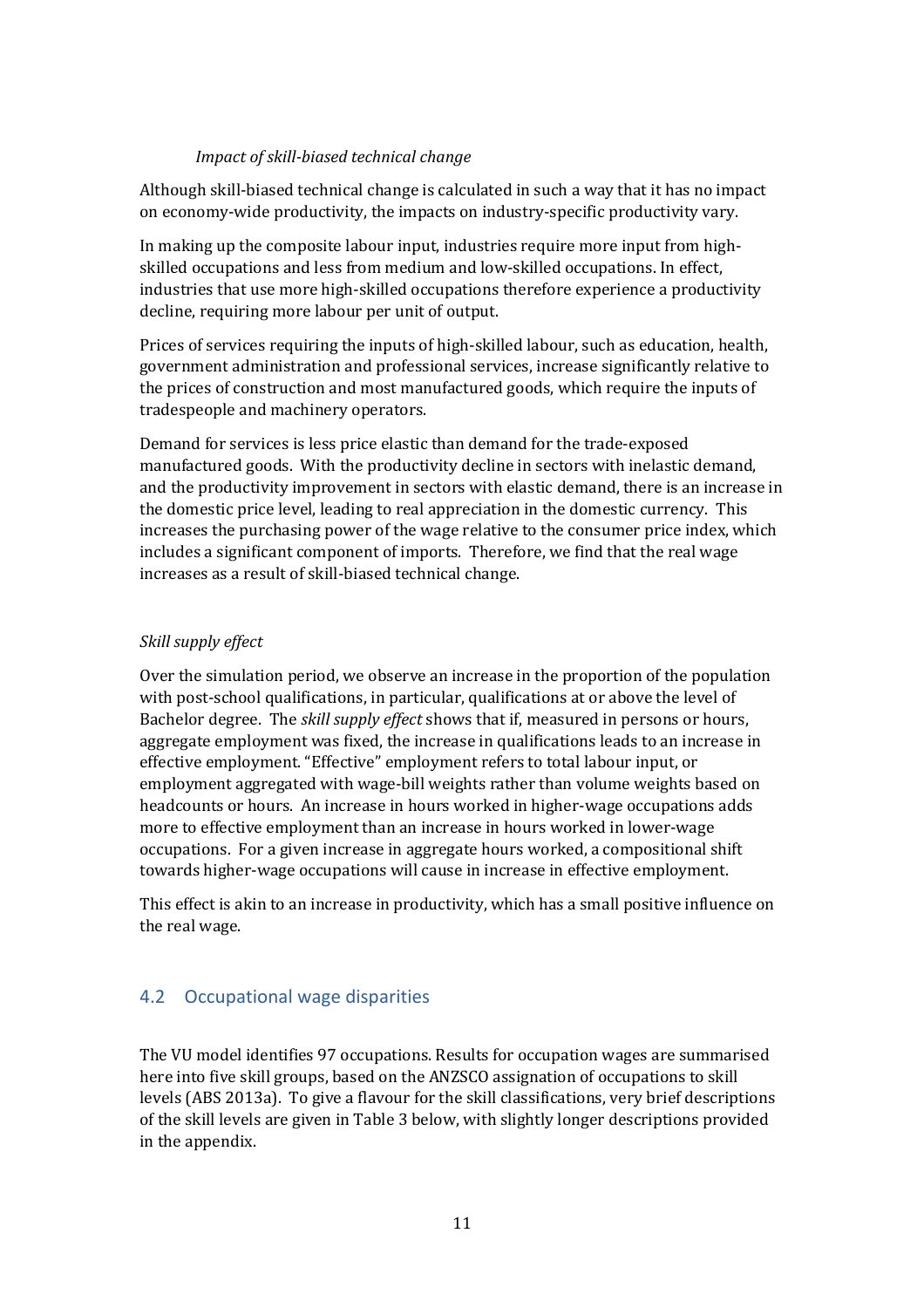#### <span id="page-13-0"></span>*Table 3: Occupational skill levels*

| Level 1 | Managerial, professional              |
|---------|---------------------------------------|
| Level 2 | Lower managerial and professional     |
| Level 3 | <b>Trades</b>                         |
| Level 4 | Carers                                |
| Level 5 | Sales assistants, cleaners, labourers |

[Figure 1](#page-14-0) an[d Table 4](#page-14-1) illustrate wage growth in each of the 5 occupation levels, with the coloured bars i[n Figure 1](#page-14-0) indicating the contributions of the three main structural effects: macroeconomic factors, labour demand effects arising from technical change, and qualification supply effects. The net effects are based on observation of occupational wage movements, and show that wage growth has been higher for occupations that are higher up the skill hierarchy.

We find that *macroeconomic factors* have had positive effect on wage growth at all skill levels, and that the impact has been fairly uniform. To the extent that macroeconomic factors cause discrepancies in wage growth, trades occupations had above-average growth, balanced by below-average growth in the managerial and professional occupations. Underpinning the above-average wage growth in the trades occupations is relatively strong growth in the construction and mining sectors.

*Qualification supply effects*, all other things equal, have a negative effect on the wages of high-skilled occupations. Over the study period, the proportion of the workforce with qualifications at the bachelor degree level and above increased, leading to an increase in supply to the high-skilled occupations.

*Technical change effects* explain most of the disparity in occupational wage growth. Over the study period, the composition of the workforce shifted towards a higher proportion of high-skilled occupations. Removing the macroeconomic and qualification supply effects, the decomposition analysis shows that for occupations with relatively large employment growth, there was also relatively high wage growth. Furthermore, the occupations with the relatively large employment growth tended to be higher up the skill hierarchy.

If growth in high-skilled employment had occurred as a result of only the increase in the supply of high-qualified workers, we would have observed a fall in the relative wages of high-skilled occupations. The observed increase in the relative wages of high-skilled occupations suggests instead that demand curves for high-skilled occupations moved outwards relative to those for low-skilled occupations. Moreover, because the net effect on wages was an increase in wages for occupations in which there was also an increase in employment, the simulation shows that the demand effects outweigh the supply effects. That is, strong demand for high-skilled occupations has only partially been fulfilled by an increase in the supply of highly qualified workers.

The simulation shows that technical change has the largest positive effect on Level 1 occupations, and a smaller but positive effect on Level 2 occupations. There is a negative effect on wages in Levels 3, 4, and 5, with Level 5 the most adversely affected. This pattern suggests that the lower the skill level, the more vulnerable is an occupation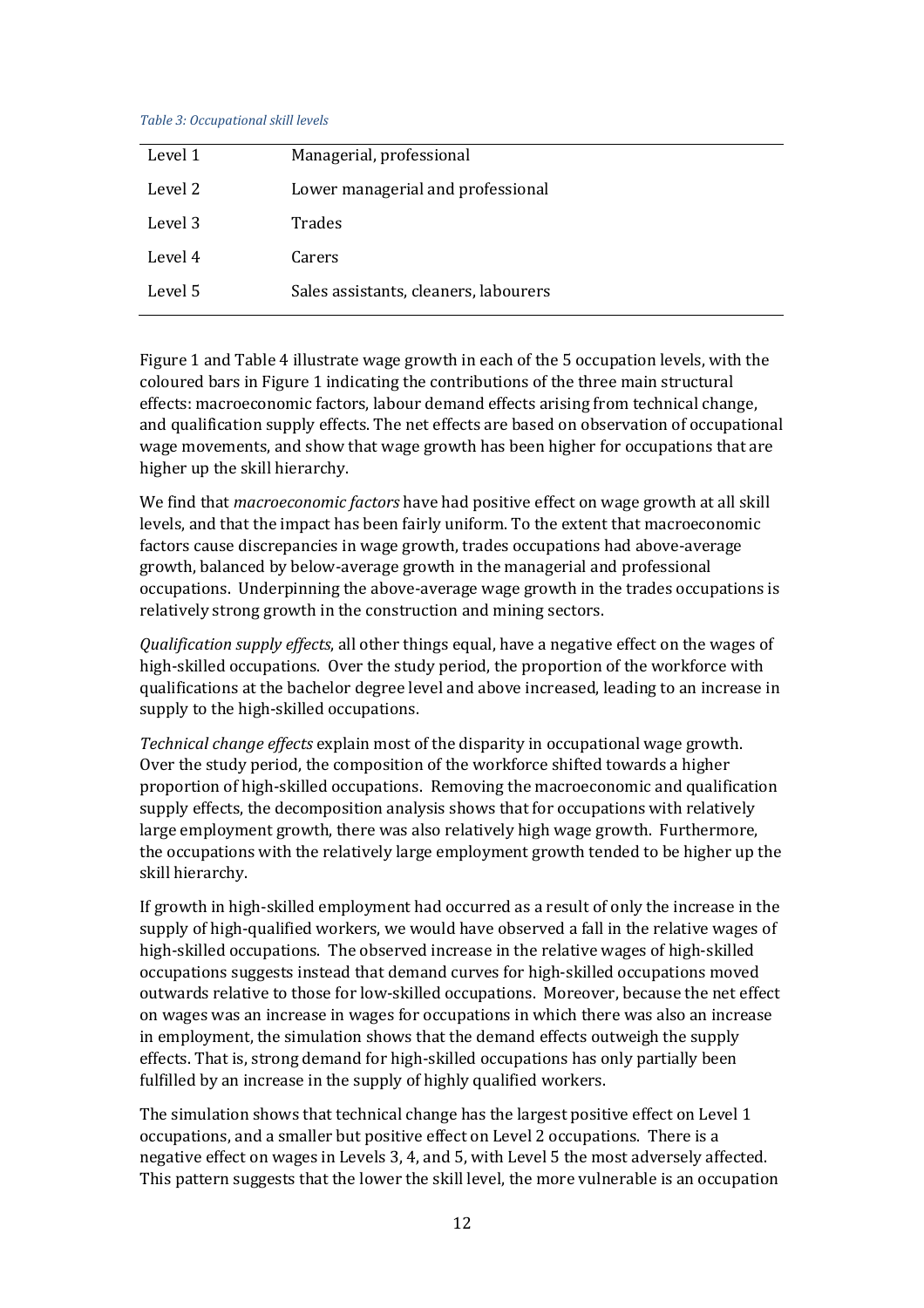to displacement by technical changes such as automation. However, we find that the negative effects on Level 4 occupations are less pronounced than impacts on either Levels 3 or 5, despite requiring a similar level of skills. Level 4 occupations include the carer and hospitality occupations, jobs which are less susceptible to displacement by automation than either Level 3 (trades) or Level 5 (sales). This suggests that the nature of work, and not just the level of training or experience required in an occupation, has a bearing on the threat posed by displacement by automation.

| Qualification supply effect | $-16.55$ | $-0.32$ | 7.67     | 6.43    | 12.76    |
|-----------------------------|----------|---------|----------|---------|----------|
| Technical change            | 27.82    | 2.82    | $-11.70$ | $-9.27$ | $-16.32$ |
| Macroeconomic factors       | 3.43     | 6.30    | 9.07     | 6.07    | 6.83     |
| of changes in               |          |         |          |         |          |
| Impact (%) on wages of      | Level 1  | Level 2 | Level 3  | Level 4 | Level 5  |

<span id="page-14-1"></span>

| Table 4: Impact on occupational wages of structural change, 2010-2017 |  |  |
|-----------------------------------------------------------------------|--|--|
|-----------------------------------------------------------------------|--|--|



<span id="page-14-0"></span>*Figure 1: Impact of structural change on occupational wages, 2010-2017*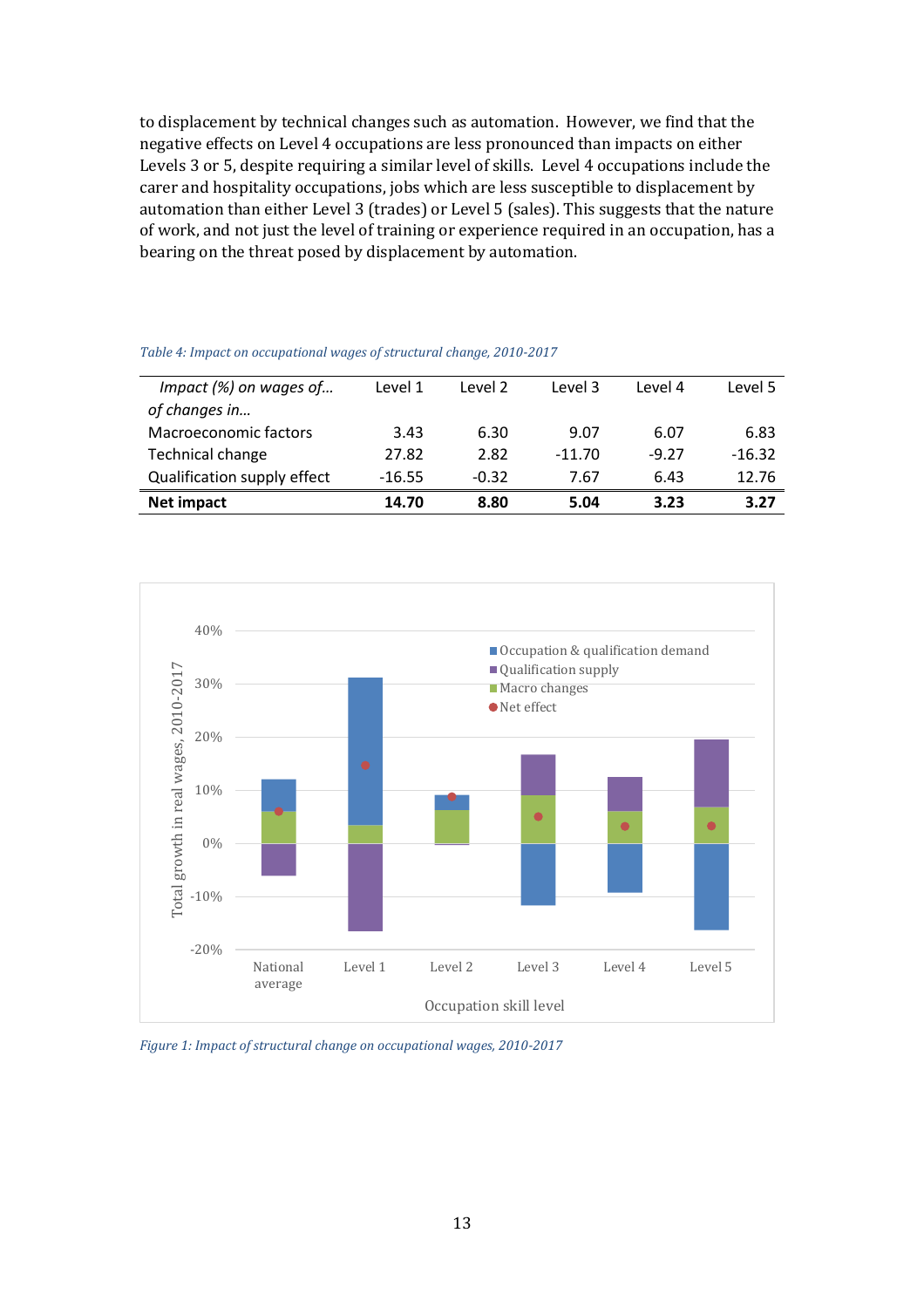#### <span id="page-15-0"></span>4.3 Qualification wage disparities

As there is a strong correlation between qualifications and occupational skill levels, wage growth by qualification group follows a similar pattern to wage growth by occupational skill group, which can be seen i[n Table 5](#page-15-1) an[d Figure 2](#page-16-1) below. Again, macroeconomic factors have a fairly uniform and positive impact on wage growth for all qualification types.

Qualification supply effects, all other things equal, erode the wage premium enjoyed by highly-qualified workers. Between 2010 and 2016, the proportion of the workforce with a degree-level qualification or higher grew from 22.5 per cent to 26.6 per cent, while the proportion with no post-school qualification fell from 46.9 per cent to 41.9 per cent (ABS 2016). As highly-qualified workers become more commonplace, they also shuffle down the occupational ladder. For example, it is increasingly commonplace for people in managerial and professional occupations to have post-graduate qualifications rather than bachelor degrees. As a result, not only do the wages in high-skilled occupations grow more slowly, but also the occupations performed by high-qualified workers change, further eroding the wage premium of high-qualified workers.

Technical change, or occupation and qualification demand effects, work in the opposite direction, having a positive impact on wages of highly-qualified workers, which diminishes with the level of qualification to a negative impact on Certificates I-IV and no post-school qualifications. This is mainly because industry demands have driven changes in the occupational composition of the workforce. However, industry demands also drive changes in the qualification composition of each occupation, boosting the relative wages of high-qualified workers despite the increase in supply of these workers.

The net impact of the qualification supply effect and the technical change effect is an increase in the relative wages of wages for high-qualified workers, diminishing with the level of qualification. Wages of workers with Certificate I-IV or no post-school qualification fall relative to the national average.

| Impact (%) on wages of      | Post-    | Grad.    | Bach.    | Adv.     | Cert.   | No post- |
|-----------------------------|----------|----------|----------|----------|---------|----------|
|                             | grad     | Dip.     | Deg.     | Dip.     | I-IV    | school   |
| of changes in               |          |          |          |          |         |          |
| Macroeconomic factors       | 4.80     | 0.09     | 3.78     | 5.13     | 7.83    | 7.00     |
| Technical change            | 35.43    | 37.07    | 23.61    | 11.22    | $-5.61$ | $-18.96$ |
| <b>Qualification supply</b> | $-30.76$ | $-27.67$ | $-19.85$ | $-10.00$ | 0.55    | 13.31    |
| effect                      |          |          |          |          |         |          |
| <b>Net impact</b>           | 9.47     | 9.49     | 7.54     | 6.35     | 2.77    | 1.34     |
|                             |          |          |          |          |         |          |

#### <span id="page-15-1"></span>*Table 5: Impact of structural change on qualification wages, 2010-2017*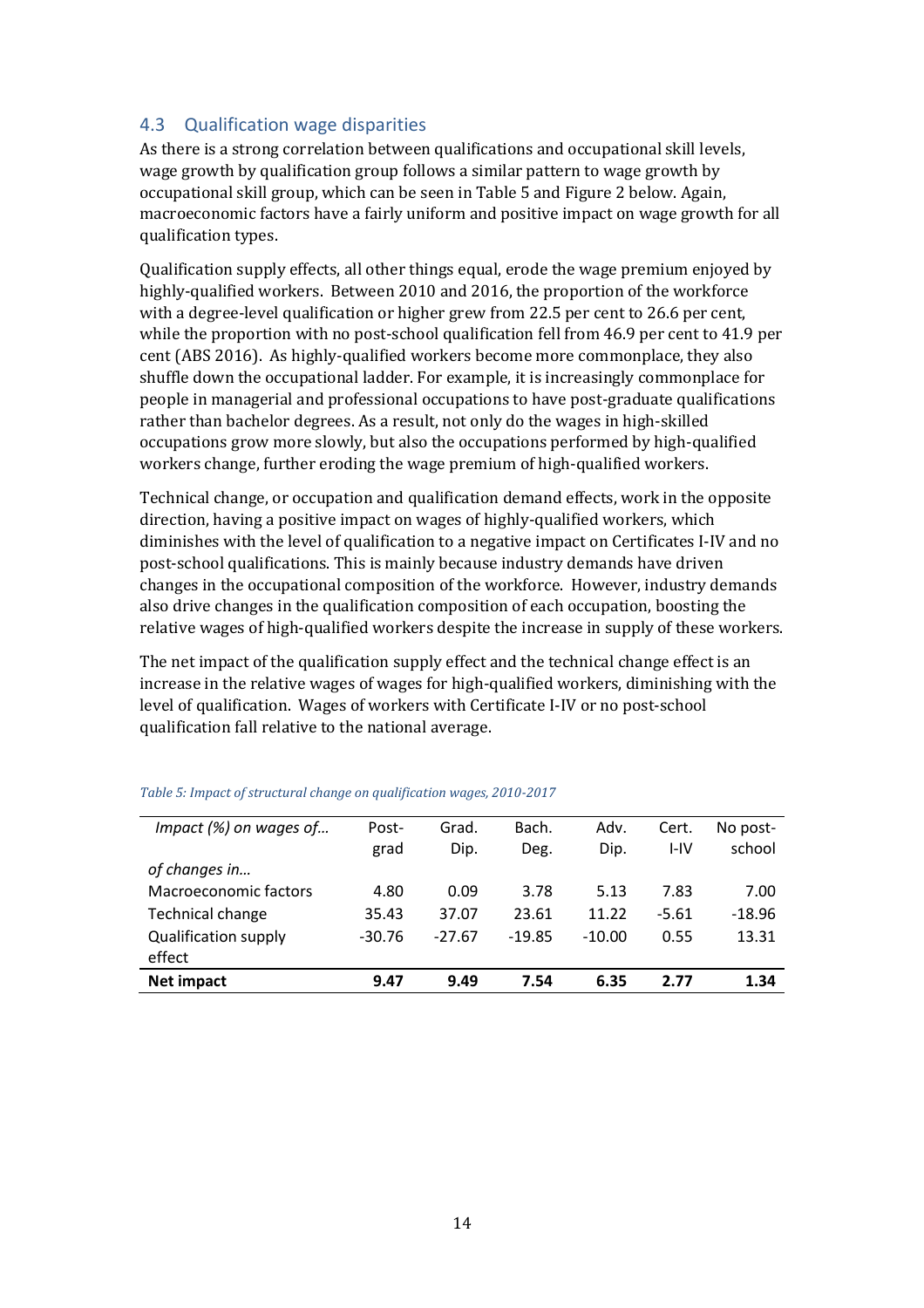

<span id="page-16-1"></span>*Figure 2: Impact of structural change on qualification wages, 2010-2017*

#### <span id="page-16-0"></span>4.4 The link between wage disparities and household income

As the MS model contains detailed information on household demographic, educational and labour market characteristics, it can be used to analyse income distribution and poverty measures by different population groups, differentiated by characteristics such as sex, age, occupation, qualification, region, ethnicity, etc.

In this paper we focus on changes in poverty rates by different skill groups, i.e. the groups of households represented by occupation skill level of the reference person. We choose the reference person as one with the highest income in the household, or, if there are two or more people with the same level of income, the oldest one.<sup>3</sup>

Poverty rate is defined as the percentage of the population living in households with equivalised disposable income of below certain poverty thresholds or poverty lines. The equivalised disposable income is the total after-tax income of a household, divided by the number of household members converted into equivalised adults, using OECD equivalence scale of 1.0 for the first adult, 0.5 for the other persons aged 15 and over, and 0.3 for each child aged under 15 (ABS 2017b).

Following Wilkins (2017), we use two poverty lines: anchored and relative. The anchored poverty line is the income level required to purchase a fixed basket of goods and services as that purchased by the household with an income of 50% of the mean income in 2001. To account for inflation, the anchored poverty line is indexed to the CPI. In 2011 and 2017, the anchored poverty lines were \$15,665 and \$16,366 respectively.

The relative poverty line is defined as 50% of median income. In 2011 and 2017, the relative poverty lines were \$20,450 and \$25,031 respectively.

 $\overline{\phantom{0}}$ 

<sup>3</sup> We borrowed this definition from Prof. Roger Wilkins, Melbourne University, whom we thank for sharing with us his computer code for processing HILDA data (Wilkins, 2017).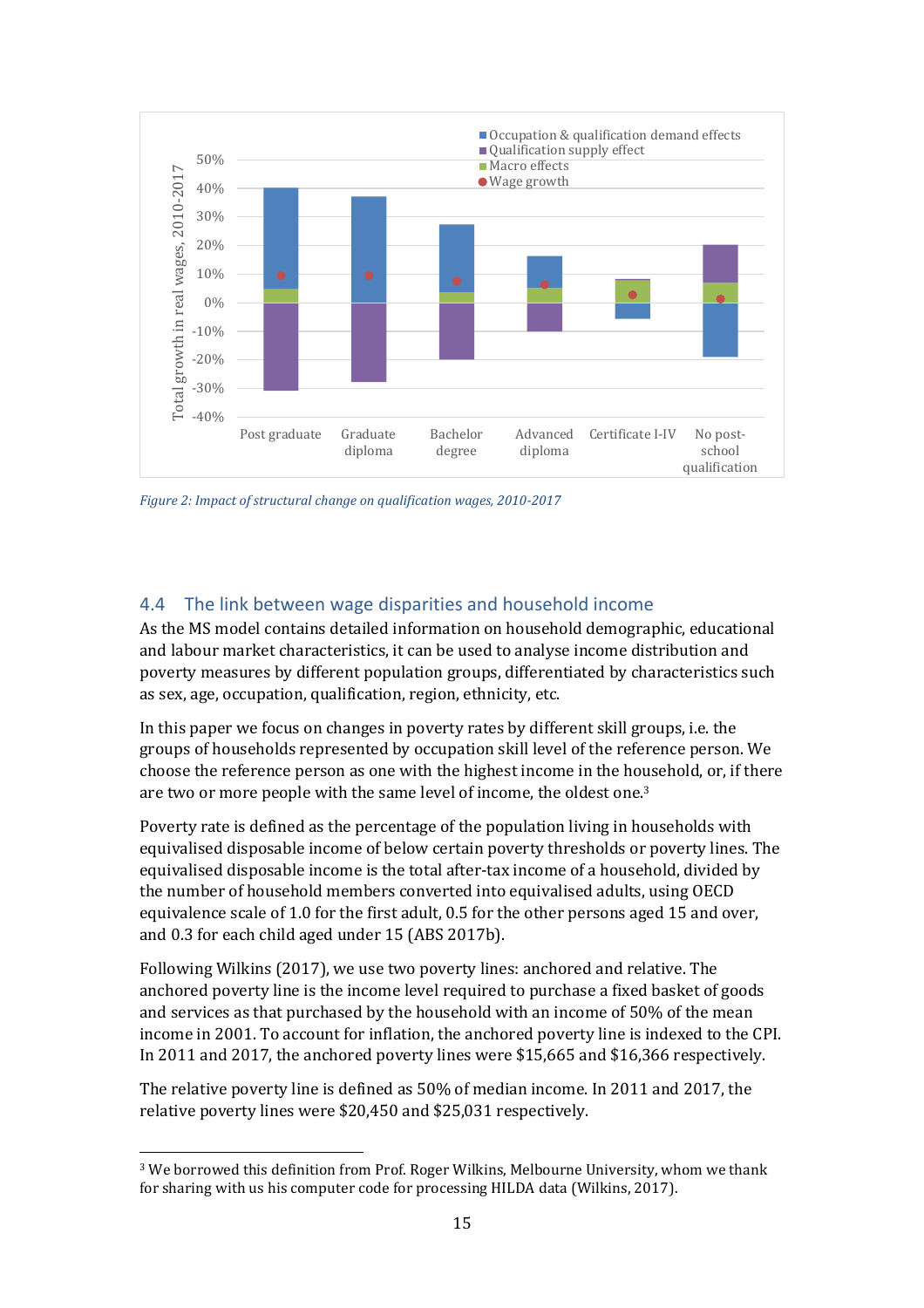Wilkins (2017) finds that both the anchored and relative poverty rates have declined over the study period. Our study finds a much smaller decline in the anchored poverty rate, and an increase in the relative poverty rate. Part of this difference may be due to our treatment of welfare payments, which at this stage of development treats tax and benefit rates as static. However, a key reason for the difference is that our microsimulation study tracks wages by occupation rather than wages by household. At this stage of development, our microsimulation module does not account for household wage growth derived from switching occupations, instead accounting only for wage growth derived from pay increases in existing occupations.

#### <span id="page-17-0"></span>4.4.1 Anchored poverty rates

[Figure 3](#page-17-1) reports the anchored poverty rates by occupational skill level for 2011 and 2017. As can be expected, in both years the poverty rates are relatively low for skill levels 1 to 4. Poverty rate is highest in the "Not working" group, which comprises of households with the reference person either not in the labour force or unemployed.

Over the period, the anchored poverty rates have declined for the economy as a whole and for all skill groups, except for skill level 5.



<span id="page-17-1"></span>*Figure 3. Anchored poverty rate, by occupation skill level (%)*

To understand these results, we need to look at (i) changes in factor returns and other variables affecting household incomes due to each set of structural changes discussed earlier [\(Table 6\)](#page-18-1); and (ii) the income structure of each skill group in the initial year [\(Table 7\)](#page-18-2).

Column 4[, Table 6,](#page-18-1) shows that over the period real GDP grew faster than the population, i.e. real per capita income increased. This largely explains the general reduction in the anchored poverty rates [\(Figure 3\)](#page-17-1). [Table 6](#page-18-1) also shows that real hourly wage rates increased the most for skill levels 1 and 2, and increased less for skill levels 3-5. As wage income was the largest source of income for all skill levels, real wage results largely explain the reduction in the poverty rates of almost all skill groups. The exception is Level 5, whose poverty rate has increase slightly over the period. This was because of three main reason. First, level 5 saw only a small increase of their wage income (row 11, [Table 6\)](#page-18-1). Second, they had a relatively lower shares of business and investment income, and higher share of government allowances compared with other groups [\(Table 7\)](#page-18-2). Over the period, capital and land income has grown at a faster rate than wage income and GDP. Thus, this group benefited relatively less than other groups from this growth. Third, this group had a relatively higher reliance on government allowances, which was indexed to the CPI, and thus grew at a lower growth rates than GDP and factor income.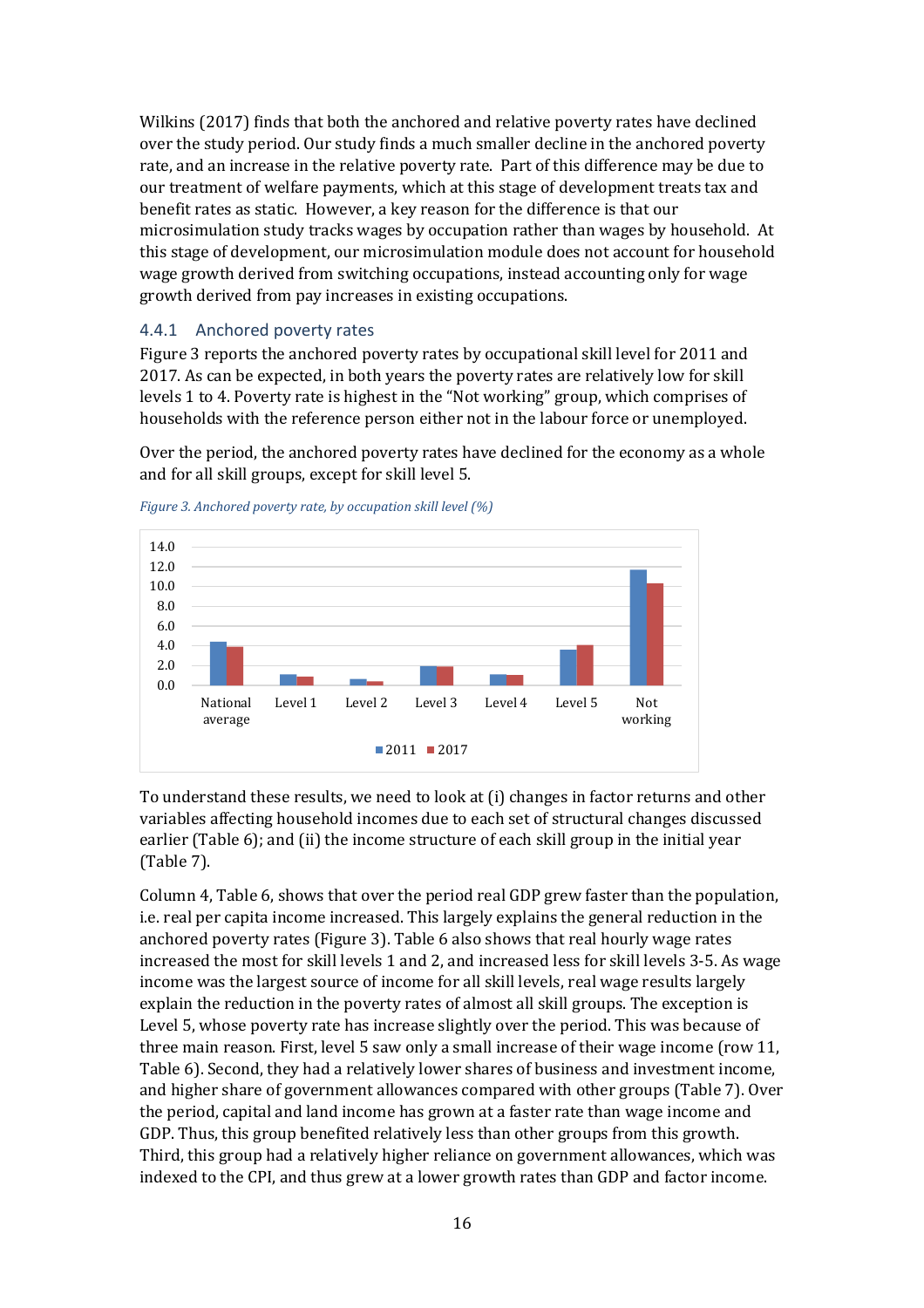The 'Not working' group has relatively large reduction in their anchored poverty rate. This is because wages, business and investment income and government pension contributed were the biggest sources of this group's income. Simulation results show that the wage income for this group grew in line of national average.<sup>4</sup> Government pension grew with national average wage rates, and capital and land income grew faster than other income sources, and thus benefited this group.

|                                              | Macro   | Qualification | Occupation    | Net effect |
|----------------------------------------------|---------|---------------|---------------|------------|
|                                              | changes | supply        | and           |            |
|                                              |         |               | qualification |            |
|                                              |         |               | demand        |            |
|                                              | (1)     | (2)           | (3)           | (4)        |
| 1. Real GDP                                  | 6.8     | 3.2           | 9.7           | 19.7       |
| 2. Average real (CPI-deflated) wage rate     | 6.0     | $-6.1$        | 6.1           | 6.0        |
| 3. Aggregate employment (wage-bill weighted) | 9.3     | 4.3           | 0.4           | 13.9       |
| 4. Aggregate real wage bill                  | 16.0    | $-2.2$        | 7.1           | 20.7       |
| 5. Aggregate real capital income             | 30.0    | 4.2           | 20.2          | 53.4       |
| 6. Aggregate real land income                | 32.3    | 28.5          | 6.1           | 65.5       |
| 7. Wage income, skill level 1                | 8.8     | $-12.5$       | 33.8          | 29.1       |
| 8. Wage income, skill level 2                | 13.4    | $-1.3$        | 4.8           | 16.7       |
| 9. Wage income, skill level 3                | 16.4    | 7.4           | $-22.0$       | 2.4        |
| 10. Wage income, skill level 4               | 11.7    | 4.2           | $-6.7$        | 9.3        |
| 11. Wage income, skill level 5               | 13.2    | 9.1           | $-20.1$       | 2.8        |

#### <span id="page-18-1"></span>*Table 6. Decomposition of changes in selected variables over the 2011-2017 period (%)*

#### <span id="page-18-2"></span>*Table 7. Income structure of occupation skill levels, 2011, %*

|                                | Level 1 | Level 2 | Level 3<br>Level 4 |       | Level 5 | <b>Not</b> | National |
|--------------------------------|---------|---------|--------------------|-------|---------|------------|----------|
| Income source                  |         |         |                    |       | working | average    |          |
| <b>Wages</b>                   | 80.5    | 83.1    | 77.4               | 80.2  | 72.8    | 36.7       | 71.1     |
| <b>Business and investment</b> |         |         |                    |       |         |            |          |
| income                         | 12.3    | 7.5     | 14.8               | 7.3   | 7.3     | 14.5       | 11.6     |
| Other private sources          | 5.3     | 5.3     | 3.2                | 5.2   | 5.7     | 19.3       | 7.9      |
| Government pension             | 0.4     | 0.7     | 0.9                | 1.7   | 4.7     | 21.3       | 5.1      |
| Government allowances          | 1.5     | 3.4     | 3.7                | 5.6   | 9.5     | 8.2        | 4.3      |
| Total                          | 100.0   | 100.0   | 100.0              | 100.0 | 100.0   | 100.0      | 100.0    |

#### <span id="page-18-0"></span>4.4.2 Relative poverty rates

 $\overline{\phantom{0}}$ 

[Figure 4](#page-19-0) reports the poverty rates by occupational skill level in 2011 and 2017. Given CGE results and assumptions about income taxes and welfare movements discussed earlier, our analysis with the micros-simulation model indicates that relative poverty rates have generally increased over the period. As indicated by [Figure 5,](#page-19-1) the main cause of the increase in relative poverty is the technical change that saw a strong demand for higher occupation and qualification skill levels relative to demand for lower skill levels. Although this skill-bias factor also affect the anchored poverty rates, its influence is

<sup>4</sup> The reference person in this group are not working, but there are members in the group's households who are working at different skill level.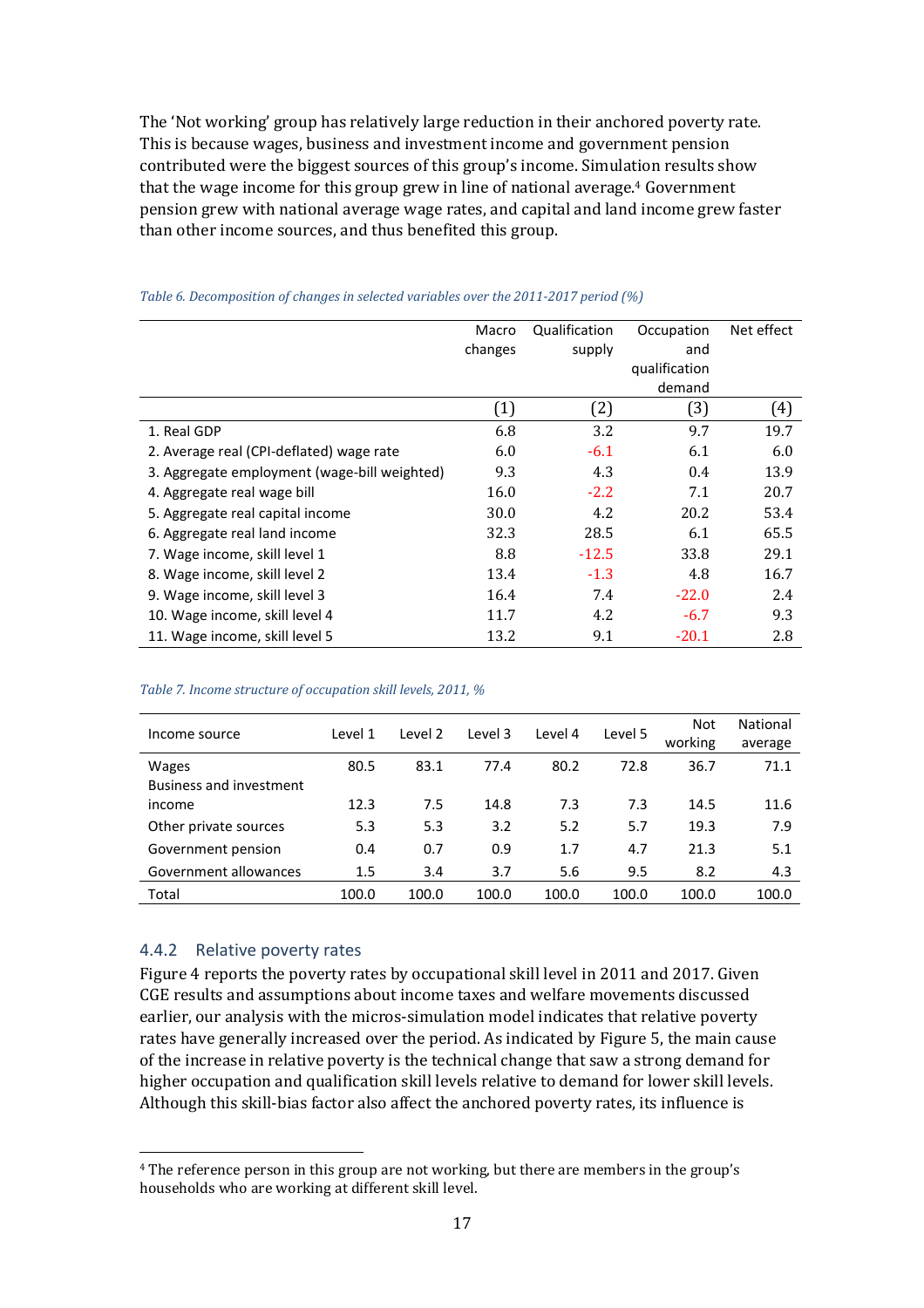

stronger for the relative poverty rates, which are evaluated not against a fixed, but a movable threshold of 50% of median income.

<span id="page-19-0"></span>*Figure 4. Relative poverty rate, by occupational skill level (%)*

Macro changes in the economy also increased the relative poverty rate for almost all skill levels. This is because, can be seen from column 1, [Table 6,](#page-18-1) returns to capital and land grew faster than return to labour, which benefited capital and land owners, who tend to be the richer households, and raised the poverty threshold. Simulation results show that the poverty threshold increased by about 16% under this group of shocks.

The factor that reduces income inequality is the increase in the supply of higher qualifications. This factor lowered the wage income by the higher skill groups, and raised the wage income by lower skill groups (see column 2, [Table 6\)](#page-18-1). In this column, rates of return on capital are fixed by assumption, so there is little impact on capital income. Together, these effects raised the poverty rates of the higher skill groups and lower the poverty rates for the lower skill groups.



<span id="page-19-1"></span>*Figure 5. Contributions to changes in relative poverty rate, by occupational skill level (%)*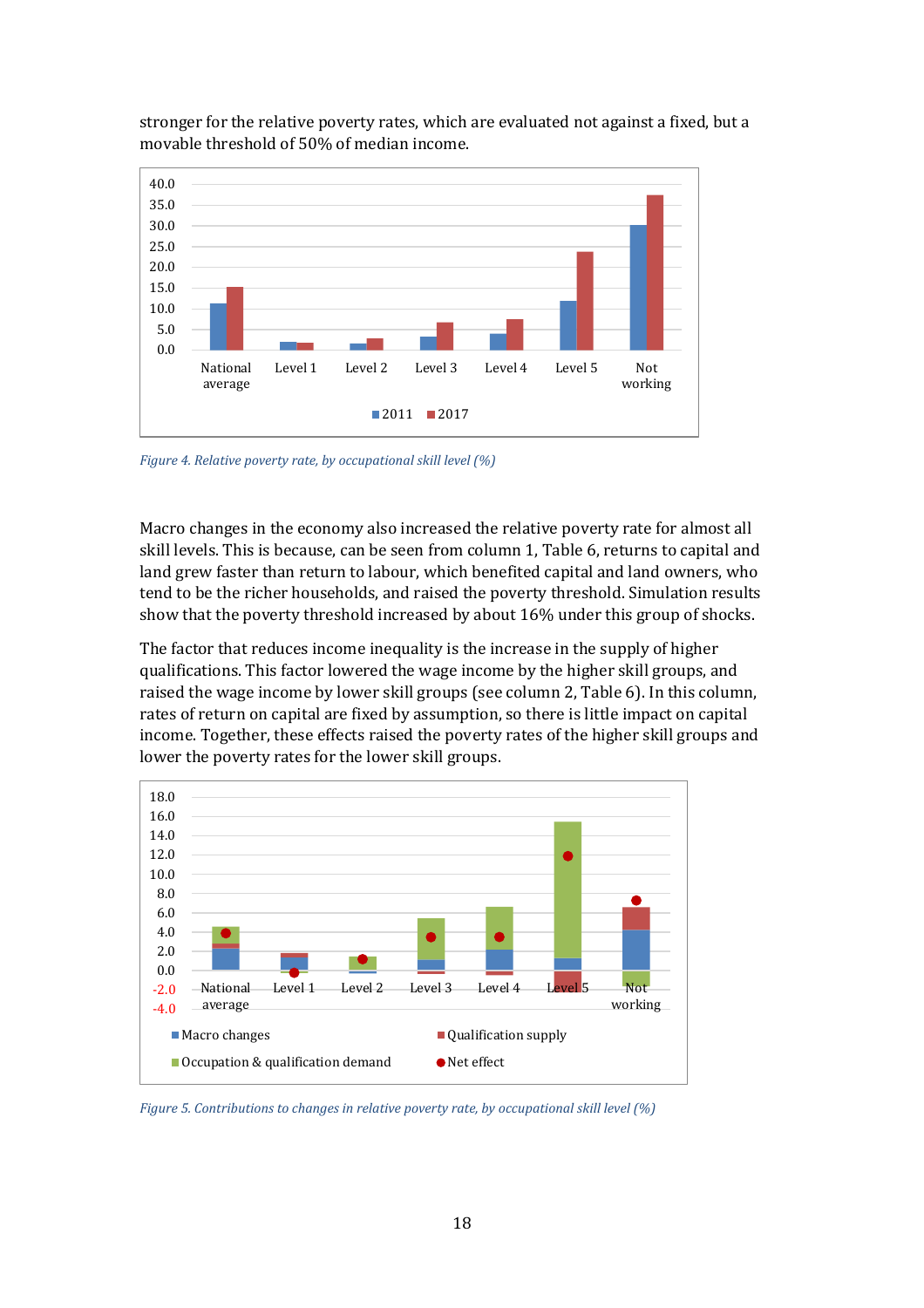# <span id="page-20-0"></span>5 Conclusions

Dynamic historical and comparative static decomposition CGE simulations are a powerful tool for understanding structural change and its impacts. In this paper, we confine our examination to the impact on wages of three sets of structural drivers: macroeconomic factors, qualification supply, and technical change. This analysis could be extended to a broader analysis of structural change in the Australian economy, and may be the subject of future research.

In this paper we add a microsimulation analysis to the CGE analysis. Microsimulation addresses a shortcoming in CGE modelling, which is that the household sector is represented by a single representative agent. With a single representative agent, CGE modelling is unable to capture the diversity in the household sector in relation to the levels of income, sources of income, and composition of expenditure by different households.

Over the study period of 2010 to 2017, average growth in real wages was weak. Growth in high-wage occupations was generally stronger than growth in low-wage occupations, resulting in a widening gap between the wages of the highest- and lowest-paid workers. Over this period, key results from our research indicate that:

- Macroeconomic factors played a role in determining overall wage growth, but did not explain the disparity between wage growth at the occupational level;
- Strong growth in the supply of qualifications at the level of bachelor degree level and above detracted from wage growth in the high-skill occupations;
- Skill-biased technical change in favour of the high-skill occupations led to relatively strong growth in the wages of high-skill occupations, an effect that dominated the results; and
- Relatively strong growth in the wages of high-skill occupations added more to the incomes of high-income households and led to an increase in household income disparities and an increase in the relative poverty rate. However, this result did not take into account possible changes in occupation by households over the study period.

This study has quantified the important elements of structural change that have driven occupational wage disparities over the last seven years. The decomposition simulation illustrates that technical change has been the main driver of increasing occupational wage disparities, while macroeconomic factors have a relatively uniform impact on wages at all occupational skill levels. With the wages of low-skilled occupations falling further below average, a change of occupation, rather than a pay-rise in their existing occupations, was a better prospect for low-income households to avoid falling into absolute or relative poverty.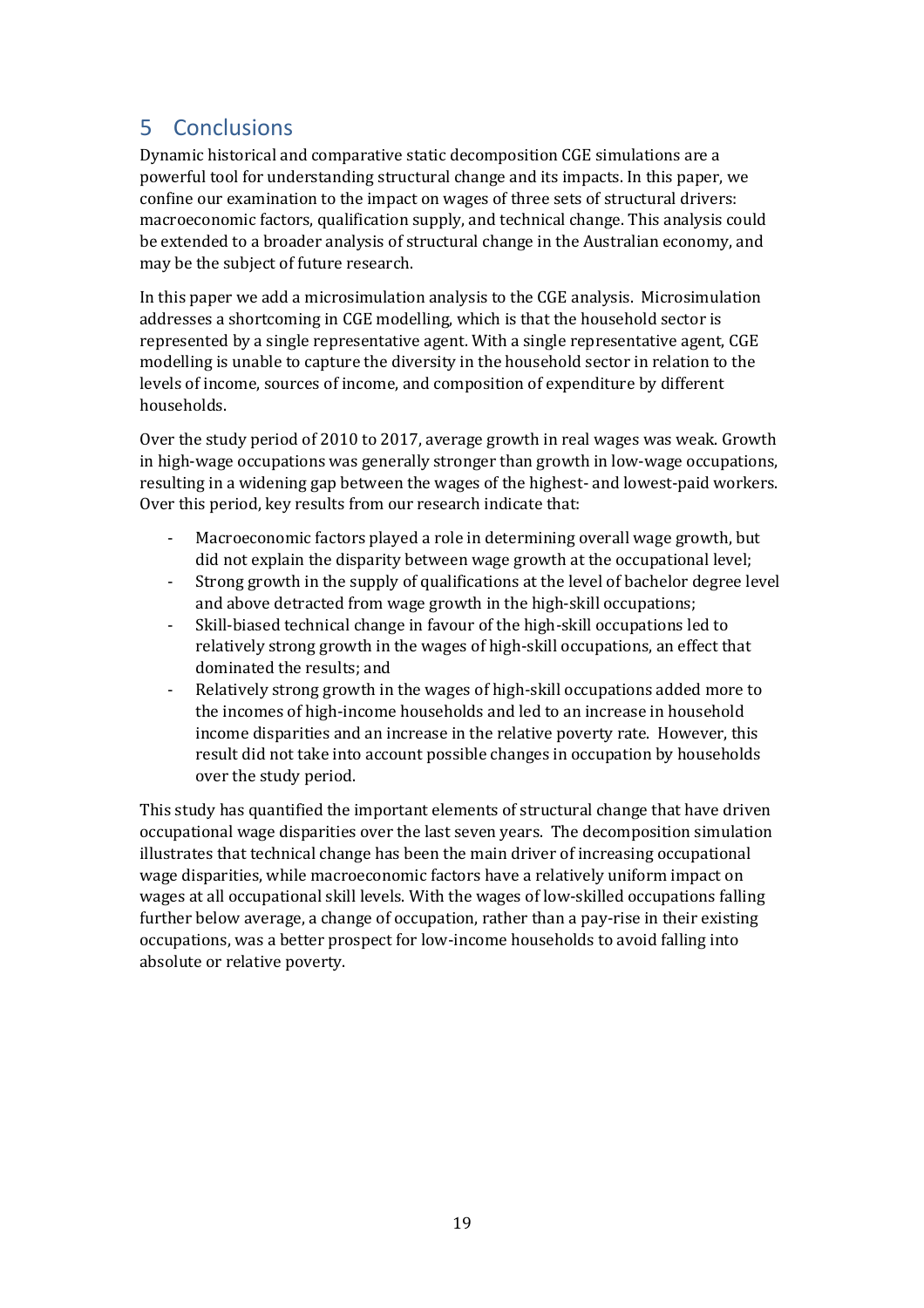## <span id="page-21-0"></span>6 References

- Australian Bureau of Statistics. (2013a). *ANZSCO -- Australian and New Zealand Standard Classification of Occupations, Version 1.2, Cat. No. 1220.0.* ABS.
- Australian Bureau of Statistics. (2013b). *Australian National Accounts: Input-Output Tables, 2009-10, Cat. No. 5209.0.55.001.* ABS.
- Australian Bureau of Statistics. (2016). *Education and Work, Australia, May 2016 (Cat. No. 6227.0).* ABS.
- Australian Bureau of Statistics. (2017). *Employee Earnings and Hours, Australia, May 2016, Cat. No. 6306.0.* ABS.
- Australian Bureau of Statistics. (2017). *Household income and wealth, Australia, 2015-16, Cat. No. 6532.0.* ABS.
- Australian Bureau of Statistics. (2017). *Labour Force, Australia, Detailed, Quarterly, May 2017 (Cat. No. 6291.0.55.003).* ABS.
- Dixon, J. M. (2017). Victoria University Employment Forecasts: 2017 edition. *Centre of Policy Studies Working Paper G-277*.
- Dixon, P. B., & Rimmer, M. T. (2002). *Dynamic General Equilibrium Modelling for Forecasting and Policy: A Practical Guide and Documentation of MONASH.* North Holland Publishing Company.
- Dixon, P. B., Parmenter, B. R., Sutton, J., & Vincent, D. P. (1982). *ORANI: A Multisectoral Model of the Australian Economy.* North Holland Publishing Company.
- Harrison, W. J., & Pearson, K. R. (1996). Computing Solutions for Large General Equilibrium Models Using GEMPACK. *Computational Economics*, 83-127.
- Harrison, W. J., Horridge, J. M., & Pearson, K. R. (2000). Decomposing Simulation Results with Respect to Exogenous Shocks. *Computational Economics*, 15, pp 227-249.
- Summerfield, M., Freidin, S., Hahn, M., La, N., Li, N., Macalalad, N., . . . Wooden, M. (2016). *HILDA User Manual - Release 15.* Melbourne Institute of Applied Economic and Social Research, University of Melbourne.
- Wilkins, R. (2017). *The Household, Income and Labour Dynamics in Australia survey: selected findings from wages 1 to 15.* Melbourne Institute of Applied Economic and Social Research, University of Melbourne.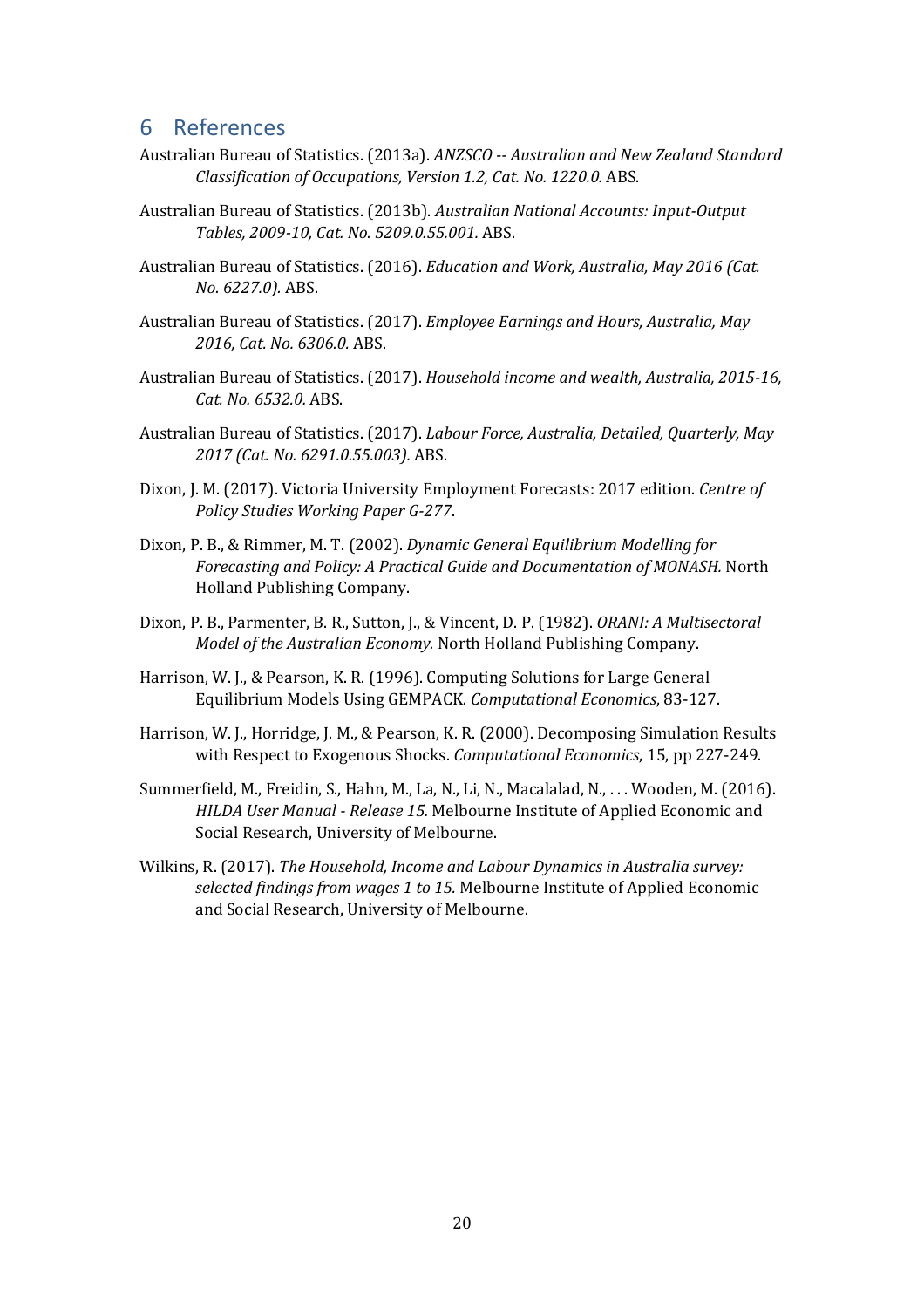# <span id="page-22-0"></span>7 Appendix

#### <span id="page-22-1"></span>7.1 VU model industries

The industry classification in the VU model is based on the ABS input-output industry groups (ABS 2013b).

Sheep, Grains, Beef and Dairy Cattle Poultry and Other Livestock Other Agriculture Aquaculture Forestry and Logging Fishing, hunting and trapping Agriculture, Forestry and Fishing Support Services Coal mining Oil and gas extraction Iron Ore Mining Non Ferrous Metal Ore Mining Non Metallic Mineral Mining Exploration and Mining Support Services Meat and Meat product Manufacturing Processed Seafood Manufacturing Dairy Product Manufacturing Fruit and Vegetable Product Manufacturing Oils and Fats Manufacturing Grain Mill and Cereal Product Manufacturing Bakery Product Manufacturing Sugar and Confectionery Manufacturing Other Food Product Manufacturing Soft Drinks, Cordials and Syrup Manufacturing Beer Manufacturing Wine, Spirits, Other Alcoholic Beverages, and Cigarette and Tobacco Product Manufacturing Textile Manufacturing Tanned Leather, Dressed Fur and Leather Product Manufacturing Textile Product Manufacturing Knitted Product Manufacturing Clothing Manufacturing Footwear Manufacturing Sawmill Product Manufacturing Other Wood Product Manufacturing

Pulp, Paper and Paperboard Manufacturing Paper Stationery and Other Converted Paper Product Manufacturing Printing (including the reproduction of recorded media) Petroleum and Coal Product Manufacturing Human Pharmaceutical and Medicinal Product Manufacturing Veterinary Pharmaceutical and Medicinal Product Manufacturing Basic Chemical Manufacturing Cleaning Compounds and Toiletry Preparation Manufacturing Polymer Product Manufacturing Natural Rubber Product Manufacturing Glass and Glass Product Manufacturing Ceramic Product Manufacturing Cement, Lime and Ready-Mixed Concrete Manufacturing Plaster and Concrete Product Manufacturing Other Non-Metallic Mineral Product Manufacturing Iron and Steel Manufacturing Basic Non-Ferrous Metal Manufacturing Forged Iron and Steel Product Manufacturing Structural Metal Product Manufacturing Metal Containers and Other Sheet Metal Product manufacturing Other Fabricated Metal Product manufacturing Motor Vehicles and Parts; Other Transport Equipment manufacturing Ships and Boat Manufacturing Railway Rolling Stock Manufacturing Aircraft Manufacturing Professional, Scientific, Computer and Electronic Equipment Manufacturing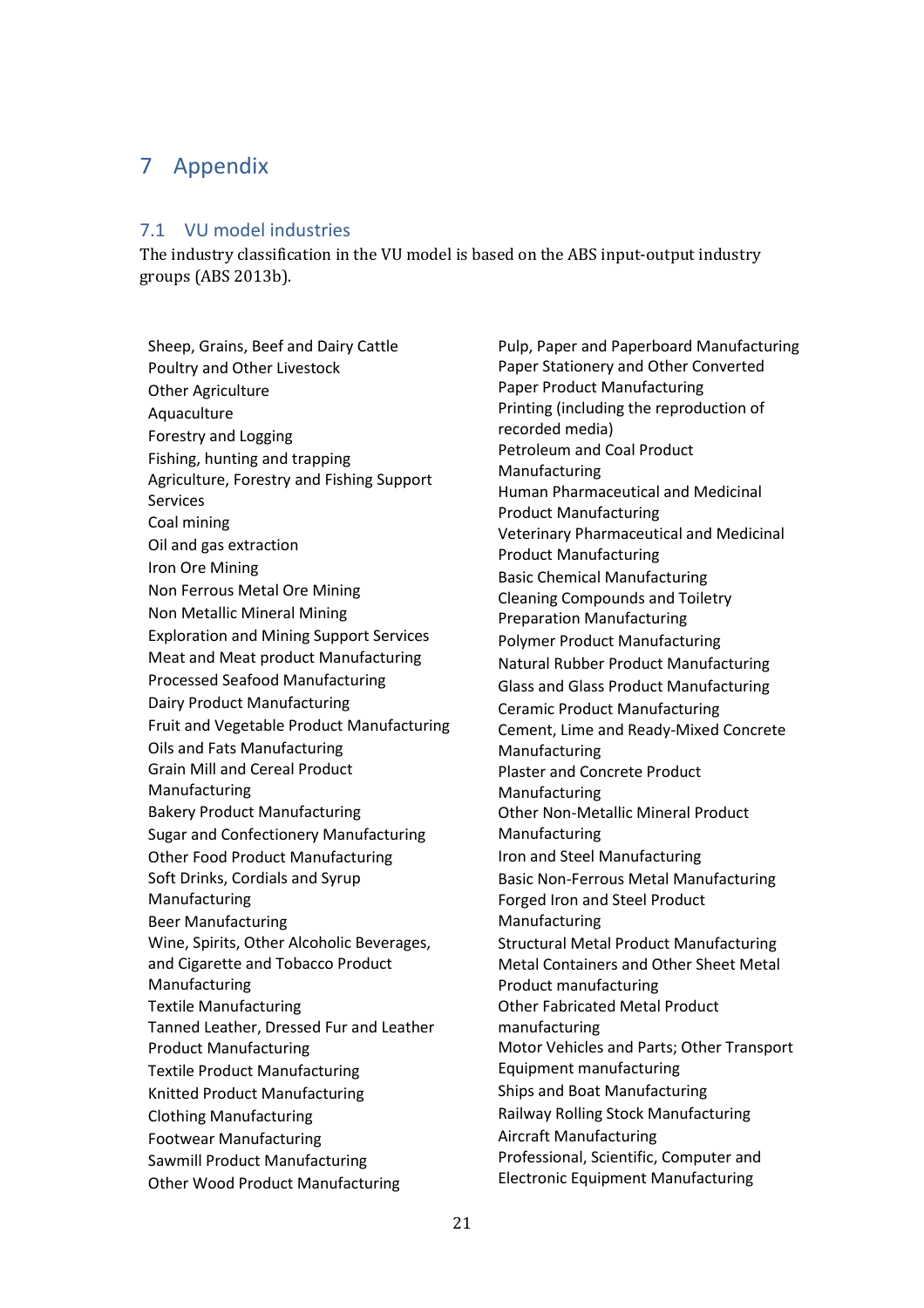Electrical Equipment Manufacturing Domestic Appliance Manufacturing Specialised and other Machinery and Equipment Manufacturing Furniture Manufacturing Other Manufactured Products Electricity Generation Electricity Transmission, Distribution, On Selling and Electricity Market Operation Gas Supply Water Supply, Sewerage and Drainage Services Waste Collection, Treatment and Disposal Services Residential Building Construction Non-Residential Building Construction Heavy and Civil Engineering Construction Construction Services Wholesale Trade Retail Trade Accommodation Food and Beverage Services Road Transport Rail Transport Water and Other Transport Pipeline Transport Air and Space Transport Postal and Courier Pick-up and Delivery Service Transport Support services and storage Publishing (except Internet and Music Publishing) Motion Picture and Sound Recording Broadcasting (except Internet) Internet Service Providers, Internet Publishing and Broadcasting, Websearch Portals and Data Processing Telecommunication Services Library and Other Information Services Finance Insurance and Superannuation Funds Auxiliary Finance and Insurance Services Rental and Hiring Services (except Real Estate) Ownership of Dwellings Non-Residential Property Operators and Real Estate Services Professional, Scientific and Technical Services

Computer Systems Design and Related **Services** Employment, Travel Agency and Other Administrative Services Building Cleaning, Pest Control and Other Support Services Public Administration and Regulatory Services Defence Public Order and Safety Primary and Secondary Education Services (incl Pre-Schools and Special Schools) Technical, Vocational and Tertiary Education Services (incl undergraduate and postgraduate) Arts, Sports, Adult and Other Education Services (incl community education) Health Care Services Residential Care and Social Assistance Services Heritage, Creative and Performing Arts Sports and Recreation Gambling Automotive Repair and Maintenance Other Repair and Maintenance Personal Services Other Services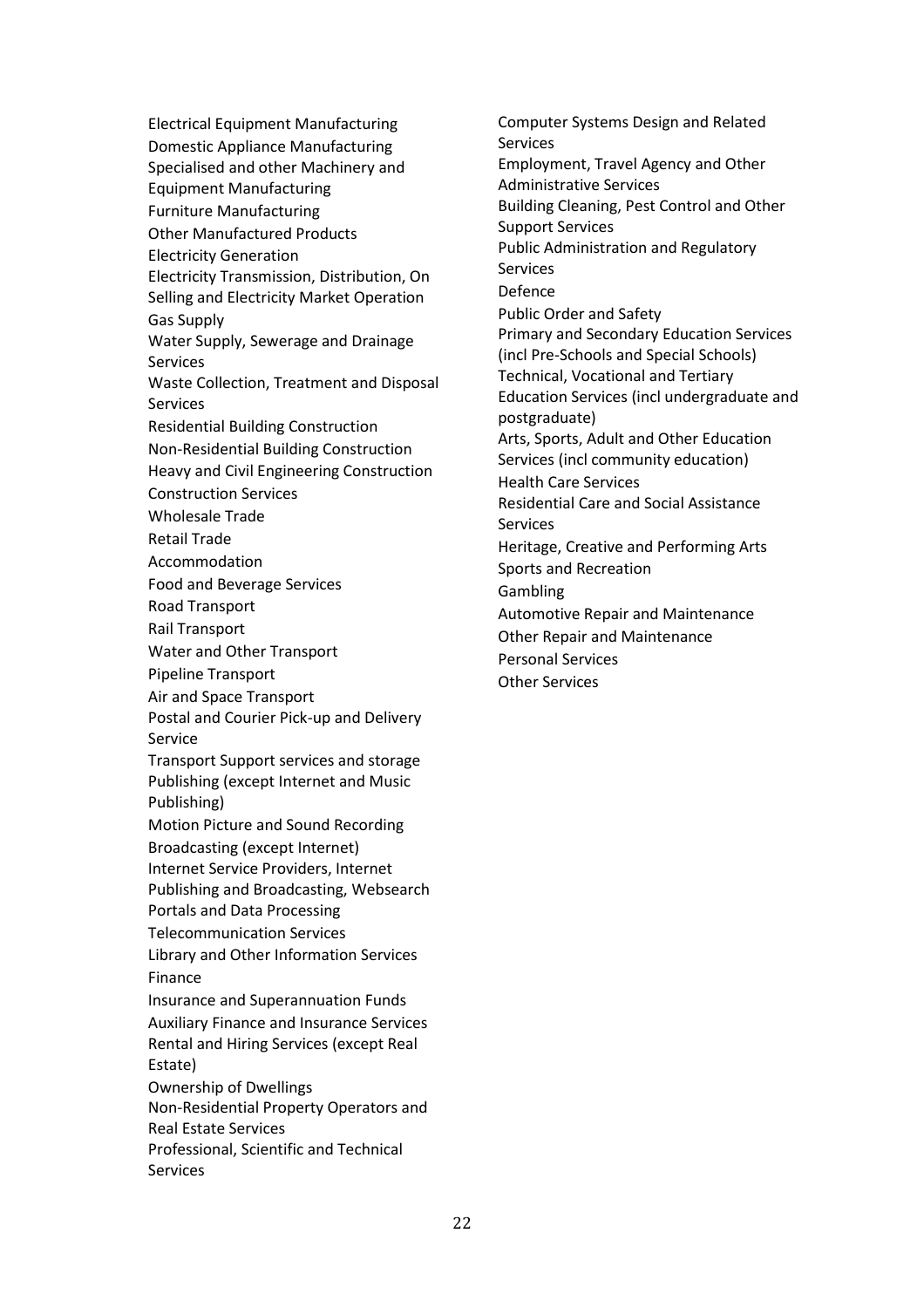| <b>ANZSCO</b> | <b>Description</b>                                                | <b>Predominant skill level</b> |
|---------------|-------------------------------------------------------------------|--------------------------------|
| 111           | Chief Executives, General Managers and Legislators                | 1                              |
| 121           | <b>Farmers and Farm Managers</b>                                  | 1                              |
| 131           | Advertising, Public Relations and Sales Managers                  | 1                              |
| 132           | <b>Business Administration Managers</b>                           | 1                              |
| 133           | Construction, Distribution and Production Managers                | 1                              |
| 134           | Education, Health and Welfare Services Managers                   | 1                              |
| 135           | <b>ICT Managers</b>                                               | 1                              |
| 139           | Miscellaneous Specialist Managers                                 | 1                              |
| 141           | Accommodation and Hospitality Managers                            | 2                              |
| 142           | <b>Retail Managers</b>                                            | 2                              |
| 149           | Miscellaneous Hospitality, Retail and Service Managers            | 2                              |
| 211           | <b>Arts Professionals</b>                                         | 1                              |
| 212           | Media Professionals                                               | 1                              |
| 221           | Accountants, Auditors and Company Secretaries                     | 1                              |
| 222           | Financial Brokers and Dealers, and Investment Advisers            | 1, 2                           |
| 223           | Human Resource and Training Professionals                         | 1                              |
| 224           | Information and Organisation Professionals                        | 1                              |
| 225           | Sales, Marketing and Public Relations Professionals               | 1                              |
| 231           | Air and Marine Transport Professionals                            | 1                              |
| 232           | Architects, Designers, Planners and Surveyors                     | 1                              |
| 233           | <b>Engineering Professionals</b>                                  | 1                              |
| 234           | Natural and Physical Science Professionals                        | 1                              |
| 241           | <b>School Teachers</b>                                            | 1                              |
| 242           | <b>Tertiary Education Teachers</b>                                | 1                              |
| 249           | Miscellaneous Education Professionals                             | 1                              |
| 251           | Health Diagnostic and Promotion Professionals                     | 1                              |
| 252           | <b>Health Therapy Professionals</b>                               | 1                              |
| 253           | <b>Medical Practitioners</b>                                      | 1                              |
| 254           | Midwifery and Nursing Professionals                               | 1                              |
| 261           | Business and Systems Analysts, and Programmers                    | 1                              |
| 262           | Database and Systems Administrators, and ICT Security Specialists | 1                              |
| 263           | ICT Network and Support Professionals                             | 1                              |
| 271           | Legal Professionals                                               | 1                              |
| 272           | Social and Welfare Professionals                                  | 1                              |
| 311           | Agricultural, Medical and Science Technicians                     | 2                              |
| 312           | <b>Building and Engineering Technicians</b>                       | 2                              |
| 313           | ICT and Telecommunications Technicians                            | 2                              |
| 321           | <b>Automotive Electricians and Mechanics</b>                      | 3                              |
| 322           | <b>Fabrication Engineering Trades Workers</b>                     | 3                              |
| 323           | <b>Mechanical Engineering Trades Workers</b>                      | 3                              |
| 324           | Panelbeaters, and Vehicle Body Builders, Trimmers and Painters    | 3                              |
| 331           | Bricklayers, and Carpenters and Joiners                           | 3                              |
| 332           | Floor Finishers and Painting Trades Workers                       | 3                              |
| 333           | Glaziers, Plasterers and Tilers                                   | 3                              |
| 334           | <b>Plumbers</b>                                                   | 3                              |
| 341           | Electricians                                                      | 3                              |
| 342           | Electronics and Telecommunications Trades Workers                 | 3                              |
| 351           | <b>Food Trades Workers</b>                                        | 3                              |
| 361           | Animal Attendants and Trainers, and Shearers                      | 3                              |
| 362           | <b>Horticultural Trades Workers</b>                               | 3                              |
| 391           | Hairdressers                                                      | 3                              |
| 392           | <b>Printing Trades Workers</b>                                    | 3                              |

# <span id="page-24-0"></span>7.2 VU Model occupations (equivalent to ANZSCO minor groups)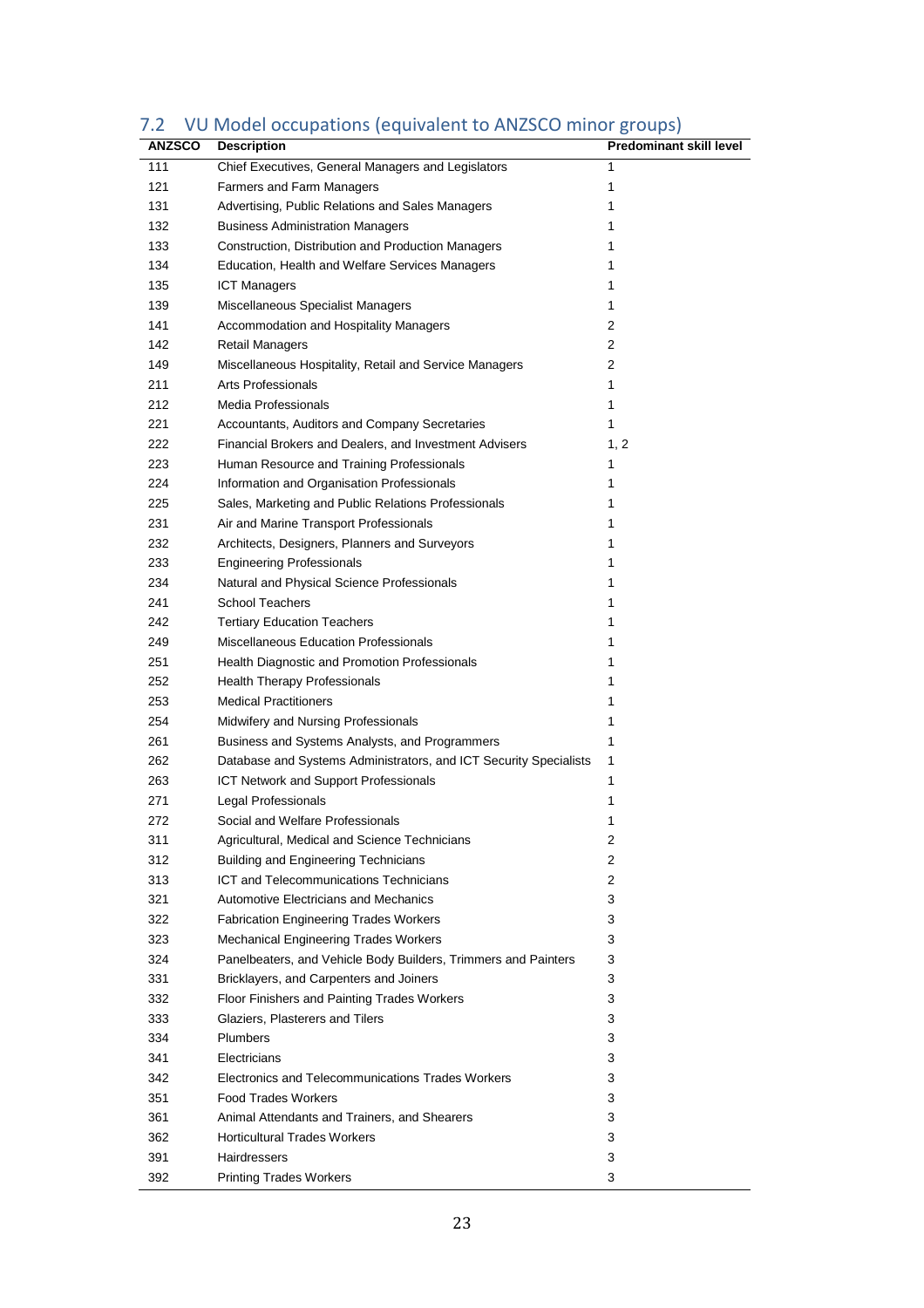| 393 | Textile, Clothing and Footwear Trades Workers     | 3       |
|-----|---------------------------------------------------|---------|
| 394 | <b>Wood Trades Workers</b>                        | 3       |
| 399 | Miscellaneous Technicians and Trades Workers      | 3       |
| 411 | Health and Welfare Support Workers                | 2       |
| 421 | <b>Child Carers</b>                               | 4       |
| 422 | <b>Education Aides</b>                            | 4       |
| 423 | <b>Personal Carers and Assistants</b>             | 4       |
| 431 | <b>Hospitality Workers</b>                        | 4, 5    |
| 441 | Defence Force Members, Fire Fighters and Police   | 2, 3    |
| 442 | Prison and Security Officers                      | 4, 5    |
| 451 | <b>Personal Service and Travel Workers</b>        | 3, 4    |
| 452 | Sports and Fitness Workers                        | 3, 4    |
| 511 | Contract, Program and Project Administrators      | 2       |
| 512 | Office and Practice Managers                      | 2       |
| 521 | <b>Personal Assistants and Secretaries</b>        | 3       |
| 531 | <b>General Clerks</b>                             | 4       |
| 532 | <b>Keyboard Operators</b>                         | 4       |
| 541 | Call or Contact Centre Information Clerks         | 4       |
| 542 | Receptionists                                     | 4       |
| 551 | Accounting Clerks and Bookkeepers                 | 4       |
| 552 | <b>Financial and Insurance Clerks</b>             | 4       |
| 561 | <b>Clerical and Office Support Workers</b>        | 5       |
| 591 | Logistics Clerks                                  | 4       |
| 599 | Miscellaneous Clerical and Administrative Workers | 3, 4    |
| 611 | Insurance Agents and Sales Representatives        | 3, 4    |
| 612 | Real Estate Sales Agents                          | 3       |
| 621 | Sales Assistants and Salespersons                 | 5       |
| 631 | <b>Checkout Operators and Office Cashiers</b>     | 5       |
| 639 | Miscellaneous Sales Support Workers               | 3, 4, 5 |
| 711 | <b>Machine Operators</b>                          | 4       |
| 712 | <b>Stationary Plant Operators</b>                 | 4       |
| 721 | <b>Mobile Plant Operators</b>                     | 4       |
| 731 | Automobile, Bus and Rail Drivers                  | 4       |
| 732 | <b>Delivery Drivers</b>                           | 4       |
| 733 | <b>Truck Drivers</b>                              | 4       |
| 741 | Storepersons                                      | 4       |
| 811 | Cleaners and Laundry Workers                      | 5       |
| 821 | <b>Construction and Mining Labourers</b>          | 4, 5    |
| 831 | <b>Food Process Workers</b>                       | 4, 5    |
| 832 | Packers and Product Assemblers                    | 5       |
| 839 | Miscellaneous Factory Process Workers             | 4, 5    |
| 841 | Farm, Forestry and Garden Workers                 | 5       |
| 851 | <b>Food Preparation Assistants</b>                | 5       |
| 891 | Freight Handlers and Shelf Fillers                | 5       |
| 899 | Miscellaneous Labourers                           | 4, 5    |
|     |                                                   |         |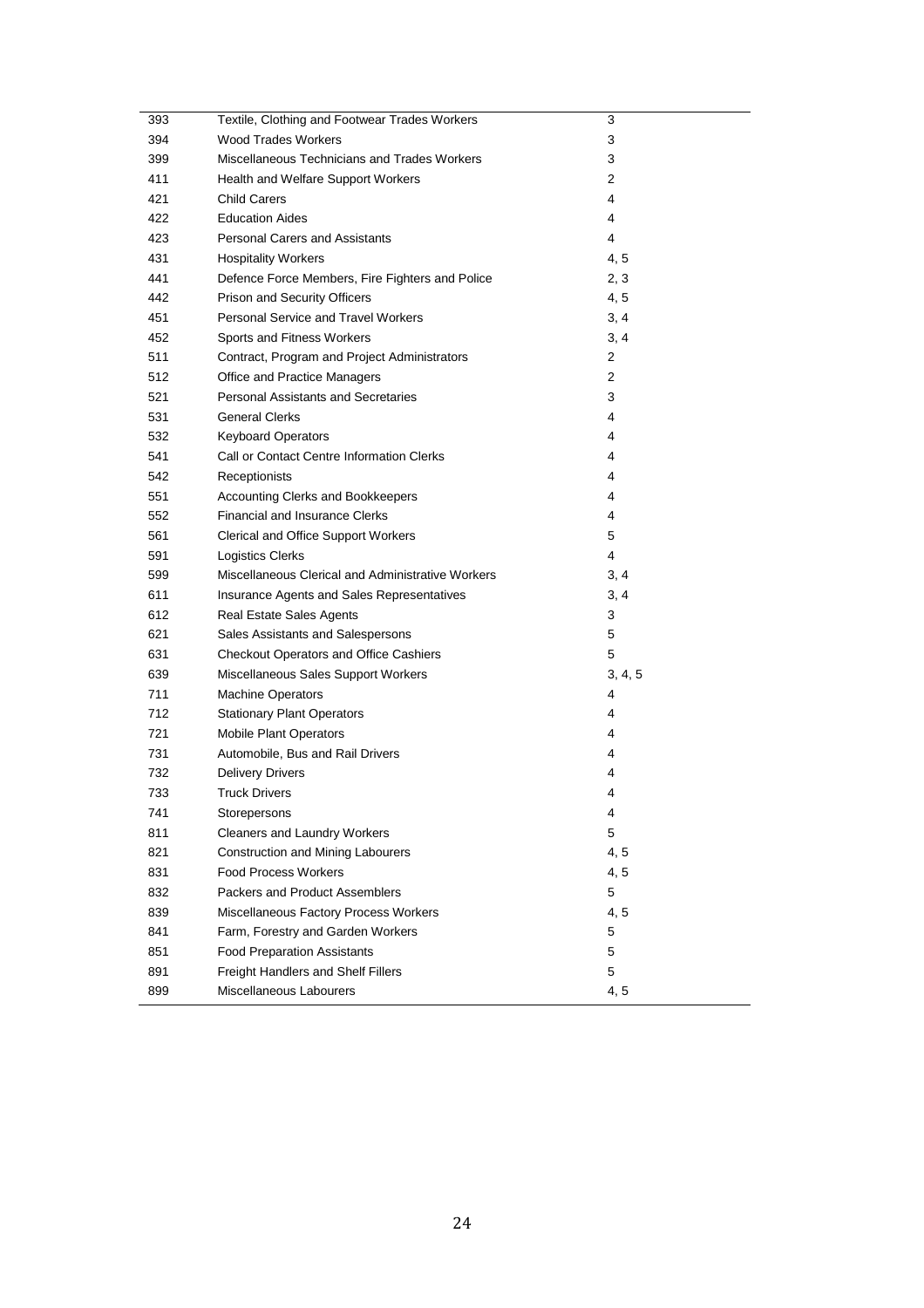## <span id="page-26-0"></span>7.3 VU Model Qualifications

In the VU Model, there are 56 qualifications, defined by level of qualification and field of qualification. Listed below are the 5 levels of qualification and the 11 fields of qualification, equivalent to ASCED definitions at the broad level. The cross-classification of qualifications by field and level leads to 55 qualification categories. The 56<sup>th</sup> category in the VU model is "No post-school qualification".

|      | ASCED Level of Qualification                       | <b>ASCED</b> | <b>Field of Qualification</b>                     |
|------|----------------------------------------------------|--------------|---------------------------------------------------|
| code |                                                    | code         |                                                   |
| 1    | Postgraduate degree level                          | 01           | Natural and physical sciences                     |
| 2    | Graduate diploma and graduate<br>certificate level | 02           | Information technology                            |
| 3    | Bachelor degree level                              | 03           | Engineering and related<br>technologies           |
| 4    | Advanced diploma and diploma<br>level              | 04           | Architecture and building                         |
| 5.   | Certificate level                                  | 05           | Agriculture, environmental and<br>related studies |
|      |                                                    | 06           | Health                                            |
|      |                                                    | 07           | Education                                         |
|      |                                                    | 08           | Management and commerce                           |
|      |                                                    | 09           | Society and culture                               |
|      |                                                    | 10           | Creative arts                                     |
|      |                                                    | 11           | Food, hospitality and personal                    |
|      |                                                    |              | services                                          |